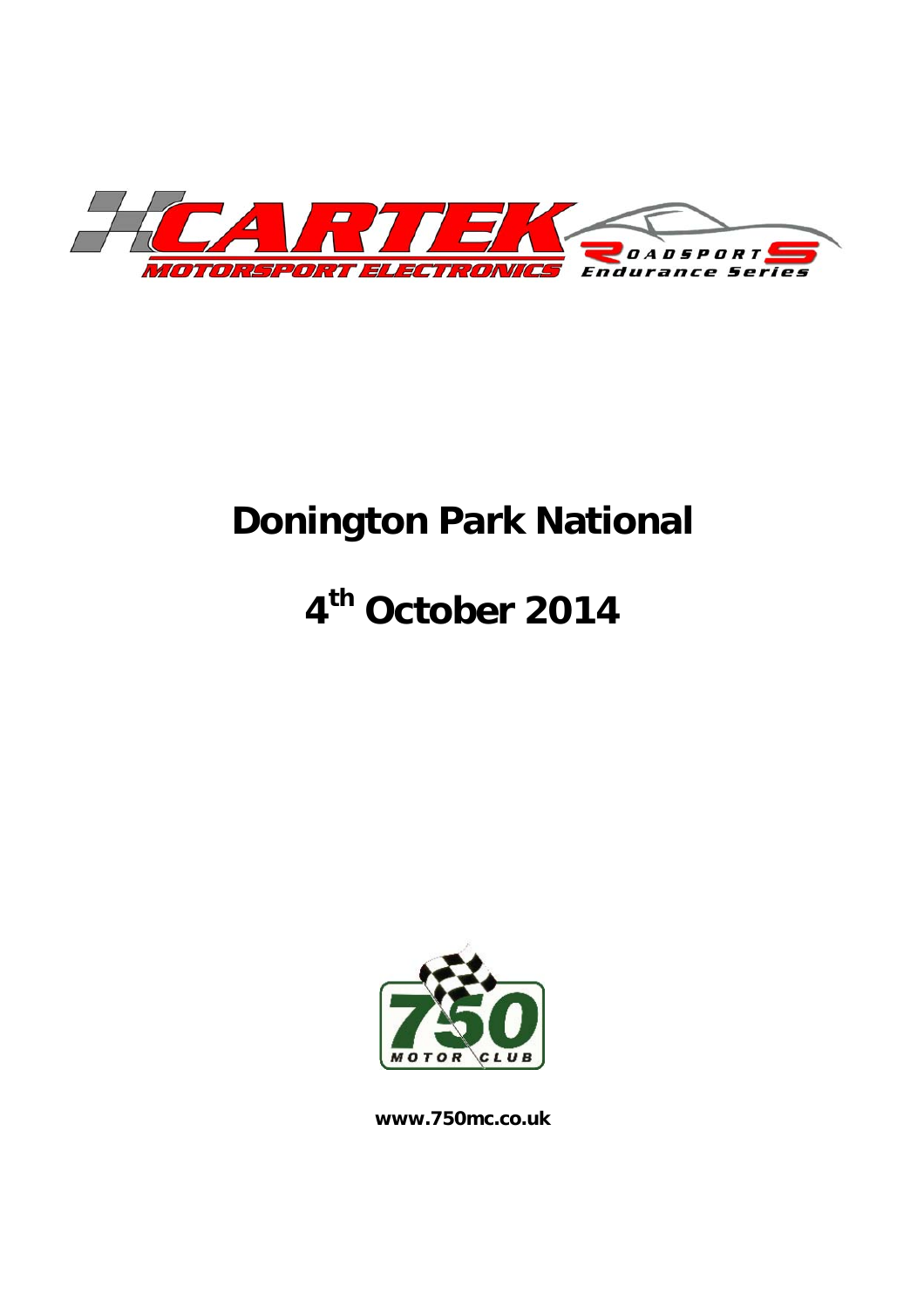

### **Qualifying 3**

| PI             | No                      | C1 | <b>Name</b>                                       | Car                           | Laps           | Time on Lap                           | <b>Behind</b> | <b>MPH</b> |
|----------------|-------------------------|----|---------------------------------------------------|-------------------------------|----------------|---------------------------------------|---------------|------------|
| 1              | 43                      | C  | <b>WIII BLACKWELL-CHAMBERS</b>                    | Mazda MX5                     | 8              | 1:39.53<br>6                          |               | 71.58      |
| $\mathbf{2}$   | $\overline{\mathbf{4}}$ | C  | <b>Ben SHORT</b>                                  | Mazda MX5                     | $\overline{7}$ | 1:41.58<br>6                          | 2.05          | 70.14      |
| 3              | 11                      | A  | <b>Allan GIBSON</b>                               | <b>Lotus Exige</b>            | 8              | 4<br>1:42.04                          | 2.51          | 69.82      |
| 4              | 67                      | C  | <b>James ROGERS</b>                               | Mazda MX5                     | 8              | 1:42.78<br>$\overline{7}$             | 3.25          | 69.32      |
| 5              | 99                      | C  | <b>Stuart NICHOLLS/Mick Nicholls</b>              | <b>Toyota MR2 Roadster</b>    | 8              | 5<br>1:43.46                          | 3.93          | 68.86      |
| 6              | 6                       | B  | <b>Ed PEAD/Craig LAWTON</b>                       | <b>Renault Clio Sport 182</b> | 9              | 9<br>1:43.60                          | 4.07          | 68.77      |
| $\overline{7}$ | 33                      | C  | <b>Alex KNIGHT</b>                                | <b>Toyota MR2 Mk2</b>         | 8              | 1:43.95<br>$\overline{7}$             | 4.42          | 68.54      |
| 8              | 85                      | B  | <b>Nigel RALPHSON</b>                             | <b>Toyota MR2</b>             | 8              | 1:44.08<br>4                          | 4.55          | 68.45      |
| 9              | 90                      | в  | <b>Matt CHERRINGTON/Martin</b><br><b>GAMBLING</b> | BMW <sub>Z3</sub>             | 6              | 1:44.50<br>6                          | 4.97          | 68.18      |
| 10             | 80                      | в  | <b>Steve BROWN</b>                                | <b>Porsche Boxster S</b>      | 7              | 1:45.95<br>6                          | 6.42          | 67.24      |
| 11             | 66                      | А  | <b>Alec LIVESLEY</b>                              | Jensen Healey                 | 8              | 1:46.30<br>6                          | 6.77          | 67.02      |
| 12             | 20                      | A  | <b>David SHARP/Tina COOPER</b>                    | <b>Lotus Elise</b>            | 8              | 5<br>1:46.31                          | 6.78          | 67.02      |
| 13             | 50                      | B  | <b>Steve HEWSON/Robert GILHAM</b>                 | Porsche 924S                  | 8              | 3<br>1:47.07                          | 7.54          | 66.54      |
| 14             | 32                      | C  | <b>Will POWELL</b>                                | <b>Toyota MR2 Mk2</b>         | $\overline{7}$ | 6<br>1:47.11                          | 7.58          | 66.51      |
| 15             | 8                       | в  | <b>Carl OWEN</b>                                  | Audi TT                       | 8              | 6<br>1:47.42                          | 7.89          | 66.32      |
| 16             | 46                      | B  | Rebecca JACKSON                                   | <b>Porsche Boxster</b>        | $\overline{7}$ | $\overline{7}$<br>1:48.07             | 8.54          | 65.92      |
| 17             | 47                      | C  | <b>Nick FOSTER/Owen HUNTER</b>                    | <b>BMW E36 Compact 318Ti</b>  | $\overline{7}$ | 4<br>1:48.33                          | 8.80          | 65.77      |
| 18             | 18                      | C  | <b>Stratton MACKAY</b>                            | <b>BMW E36 Compact 318Ti</b>  | 8              | 1:48.37<br>8                          | 8.84          | 65.74      |
| 19             | 1                       | A  | <b>Rob HORSFIELD</b>                              | <b>Toyota MR2 Turbo</b>       | 8              | 8<br>1:48.72                          | 9.19          | 65.53      |
| 20             | 5                       | C  | <b>Timothy HERON/Cam WALTON</b>                   | Toyota MR2 Mk2                | $\overline{2}$ | 1:49.03<br>$\mathbf{2}$               | 9.50          | 65.34      |
| 21             | 56                      | C  | <b>Stephen ROBERTS</b>                            | <b>BMW E36 Compact 318Ti</b>  | 6              | 1:49.23<br>3                          | 9.70          | 65.22      |
| 22             | 124                     | C  | <b>Josh HARVEY/Richard MILES</b>                  | <b>BMW E36 Compact 318Ti</b>  | $\overline{7}$ | 1:50.40<br>3                          | 10.87         | 64.53      |
| 23             | $\overline{7}$          | C  | <b>Benjamin CORBEY/Harry CORBEY</b>               | <b>Honda CRX</b>              | 7              | 1:50.65<br>$\overline{7}$             | 11.12         | 64.39      |
| 24             | 86                      | C  | <b>Thomas PUGHE/Marco AGHEM</b>                   | Mazda MX5                     | $\overline{7}$ | 6<br>1:50.95                          | 11.42         | 64.21      |
| 25             | 57                      | C  | <b>Mark SKEATS</b>                                | <b>BMW E36 Compact 318Ti</b>  | 8              | 1:51.51<br>5                          | 11.98         | 63.89      |
| 26             | 239                     | C  | <b>Ben HANCY</b>                                  | Mazda MX5                     | 8              | $\overline{7}$<br>1:51.53             | 12.00         | 63.88      |
| 27             | 58                      | C  | <b>Michael COMBER/Thomas COLLINS</b>              | Mazda MX5                     | $\overline{7}$ | 5<br>1:51.73                          | 12.20         | 63.76      |
| 28             | 30                      | C  | <b>George HOUGHAM</b>                             | <b>Toyota MR2 Mk2</b>         | $\overline{7}$ | 6<br>1:52.06                          | 12.53         | 63.58      |
| 29             | 147                     | A  | <b>Richard COOKE/Simon</b><br><b>VERSCHUEREN</b>  | <b>VW Golf GTi</b>            | 6              | 1:52.29<br>6                          | 12.76         | 63.45      |
| 30             | 150                     | C  | <b>Gregory BARLOW</b>                             | <b>BMW Compact</b>            | 7              | 1:53.58<br>6                          | 14.05         | 62.73      |
| 31             | 28                      | в  | <b>Sean HURLEY</b>                                | <b>Toyota MR2 GT</b>          | 6              | 1:54.48<br>5                          | 14.95         | 62.23      |
| 32             | 17                      | C  | <b>James WINSTANLEY/Adam READ</b>                 | <b>BMW E36 Compact 318Ti</b>  | 7              | 3<br>1:55.93                          | 16.40         | 61.45      |
| 33             | 3                       | B  | <b>Ian INGRAM</b>                                 | Ginetta G20                   | 6              | 5<br>1:57.20                          | 17.67         | 60.79      |
| 34             | 158                     | C  | <b>Stuart WRIGHT</b>                              | <b>BMW E36 Compact 318Ti</b>  | 6              | 4<br>1:57.49                          | 17.96         | 60.64      |
| 35             | 37                      | C  | <b>Mark LAWTON/Colin Cross</b>                    | Porsche 924                   | 6              | 6<br>1:58.06                          | 18.53         | 60.35      |
|                | <b>Exclusions</b>       |    |                                                   |                               |                |                                       |               |            |
|                | 165                     | C  | <b>Simon ROCHE/Scott LAWSON</b>                   | <b>BMW E36 Compact 318Ti</b>  |                | No time recorded - both cars on track |               |            |

**42 Martin FAHY/Andrew FRANKLIN Toyota MR2 Mk2 C No time recorded - both cars on track. M Fah 69 Neil ROCHE BMW E36 Compact 318Ti B No time recorded - both cars on track**

| <b>Weather / Track:</b> |
|-------------------------|
|-------------------------|

| <b>Start Time: 09:49</b> | <b>Donington Park National</b> | 04 Oct 14 10:47                        |
|--------------------------|--------------------------------|----------------------------------------|
| <b>Clerk of Course:</b>  | <b>Time Issued :</b>           | <b>Chief Timekeeper: Terry Stevens</b> |
|                          |                                |                                        |

**THESE RESULTS REMAIN PROVISIONAL FOR A MINIMUM OF 30 MINUTES FROM THE TIME OF ISSUE AND UNTIL ALL JUDICIAL AND TECHNICAL MATTERS HAVE BEEN** 

**SETTLED.**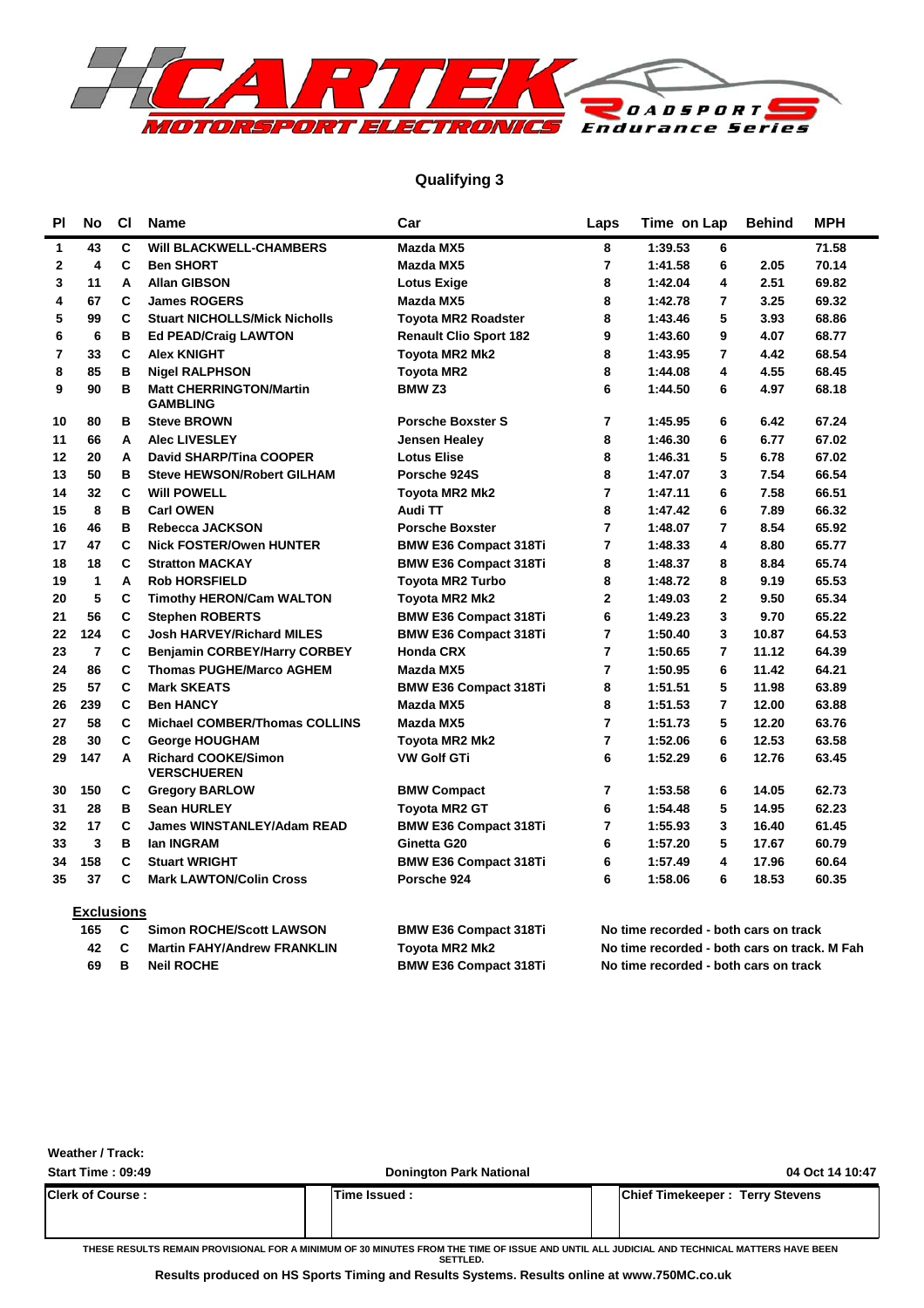## **Cartek Roadsports Endurance Series**

### **LAP TIMES - Qualifying 3**

| $\mathbf{1}$            |                | <b>Rob HORSFIELD</b>                                                                        |                |                                   |                                                               |   |                |                 |
|-------------------------|----------------|---------------------------------------------------------------------------------------------|----------------|-----------------------------------|---------------------------------------------------------------|---|----------------|-----------------|
|                         |                | Lap 1 2 3 4 5 6 7 8                                                                         |                |                                   |                                                               |   | $9^{\circ}$    | 10 <sub>1</sub> |
|                         | $1 \quad \Box$ | 2:13.61                                                                                     |                |                                   | 2:21.22  1:57.24  1:53.89  1:52.04  1:49.66  1:54.33  1:48.72 |   |                |                 |
| 3 <sup>1</sup>          |                | <b>Ian INGRAM</b>                                                                           |                |                                   |                                                               |   |                |                 |
|                         | Lap            | $\sim$ 1                                                                                    |                |                                   | 2 3 4 5 6 7                                                   | 8 | $\overline{9}$ | 10 <sub>1</sub> |
|                         |                | 1 2:47.21 2:08.19 1:58.55 2:11.41 1:57.20 2:04.27                                           |                |                                   |                                                               |   |                |                 |
| $\overline{\mathbf{4}}$ |                | <b>Ben SHORT</b>                                                                            |                |                                   |                                                               |   |                |                 |
|                         |                | $Lap$ 1                                                                                     |                |                                   | 2 3 4 5 6 7                                                   | 8 | $\overline{9}$ | 10 <sub>1</sub> |
|                         |                | 1   1:43.90   1:45.00   1:43.23   1:43.46   1:42.89   1:41.58   1:42.29                     |                |                                   |                                                               |   |                |                 |
| $5\phantom{.0}$         |                | <b>Timothy HERON</b>                                                                        |                |                                   |                                                               |   |                |                 |
|                         |                | Lap 1 2 3 4 5 6 7                                                                           |                |                                   |                                                               | 8 | $\overline{9}$ | 10 <sub>1</sub> |
|                         |                | 1   1:59.92   1:49.03                                                                       |                |                                   |                                                               |   |                |                 |
| 6                       | <b>Ed PEAD</b> |                                                                                             |                |                                   |                                                               |   |                |                 |
|                         |                | Lap 1 2 3 4 5 6 7                                                                           |                |                                   |                                                               |   | 8 9            | 10 <sub>1</sub> |
|                         |                | 1   1:50.56   1:45.70   1:45.60   1:43.94   1:46.05   1:45.78   1:44.22   1:46.18   1:43.60 |                |                                   |                                                               |   |                |                 |
| $\overline{7}$          |                | <b>Benjamin CORBEY</b>                                                                      |                |                                   |                                                               |   |                |                 |
|                         |                | Lap 1 2 3 4 5 6 7                                                                           |                |                                   |                                                               | 8 | 9              | 10 <sub>1</sub> |
|                         |                | 1 2:10.93  1:57.77  2:03.37  2:02.31  3:59.41  1:52.38  1:50.65                             |                |                                   |                                                               |   |                |                 |
| 8                       |                | <b>Carl OWEN</b>                                                                            |                |                                   |                                                               |   |                |                 |
|                         |                | $Lap$ 1                                                                                     |                |                                   | 2 3 4 5 6 7 8                                                 |   | $\overline{9}$ | 10              |
|                         |                | 1 2:13.21 2:03.13 2:00.34 2:01.71 1:53.82 1:47.42 1:56.46 2:05.82                           |                |                                   |                                                               |   |                |                 |
| 11                      |                | <b>Allan GIBSON</b>                                                                         |                |                                   |                                                               |   |                |                 |
|                         |                | Lap 1 2 3 4 5 6 7 8                                                                         |                |                                   |                                                               |   | $\overline{9}$ | 10 <sub>1</sub> |
|                         |                | 1 2:05.98                                                                                   |                |                                   | 1:57.56  1:47.37  1:42.04  1:42.17  1:42.75  1:42.75  1:49.57 |   |                |                 |
| 17 <sub>1</sub>         |                | <b>James WINSTANLEY</b>                                                                     |                |                                   |                                                               |   |                |                 |
|                         |                | Lap $1$ 2                                                                                   | 3 <sup>1</sup> | $\overline{4}$ and $\overline{4}$ | $5 \t\t 6 \t\t 7$                                             | 8 | 9              | 10 <sup>°</sup> |
|                         |                | 1 2:06.59  1:59.84  1:55.93  1:56.90  2:00.92  2:17.02  1:58.99                             |                |                                   |                                                               |   |                |                 |
| 18                      |                | <b>Stratton MACKAY</b>                                                                      |                |                                   |                                                               |   |                |                 |
|                         |                | Lap 1 2 3 4 5 6 7 8                                                                         |                |                                   |                                                               |   | 9              | $\sim$ 10       |
|                         |                | 1 2:09.07 2:02.61 1:56.25 1:52.39 1:52.03 1:48.78 1:50.00 1:48.37                           |                |                                   |                                                               |   |                |                 |
| 20                      |                | <b>David SHARP</b>                                                                          |                |                                   |                                                               |   |                |                 |
|                         |                | Lap 1 2 3 4 5 6 7 8                                                                         |                |                                   |                                                               |   | $\overline{9}$ | 10              |
|                         |                | 1   1:53.64   2:01.71   1:49.74   1:47.98   1:46.31   1:53.07   3:08.43   1:54.24           |                |                                   |                                                               |   |                |                 |
| 28                      |                | <b>Sean HURLEY</b>                                                                          |                |                                   |                                                               |   |                |                 |
|                         |                | Lap 1 2 3 4 5 6 7 8                                                                         |                |                                   |                                                               |   | 9              | 10 <sup>°</sup> |
|                         |                | 1 2:13.74 1:59.56 2:01.38 1:56.89 1:54.48 2:08.65                                           |                |                                   |                                                               |   |                |                 |
| 30                      |                | <b>George HOUGHAM</b>                                                                       |                |                                   |                                                               |   |                |                 |
|                         |                | Lap 1 2 3 4 5 6 7 8 9                                                                       |                |                                   |                                                               |   |                | 10              |
|                         |                | 1 2:14.07 2:00.20 1:59.74 1:57.01 1:55.79 1:52.06 1:54.11                                   |                |                                   |                                                               |   |                |                 |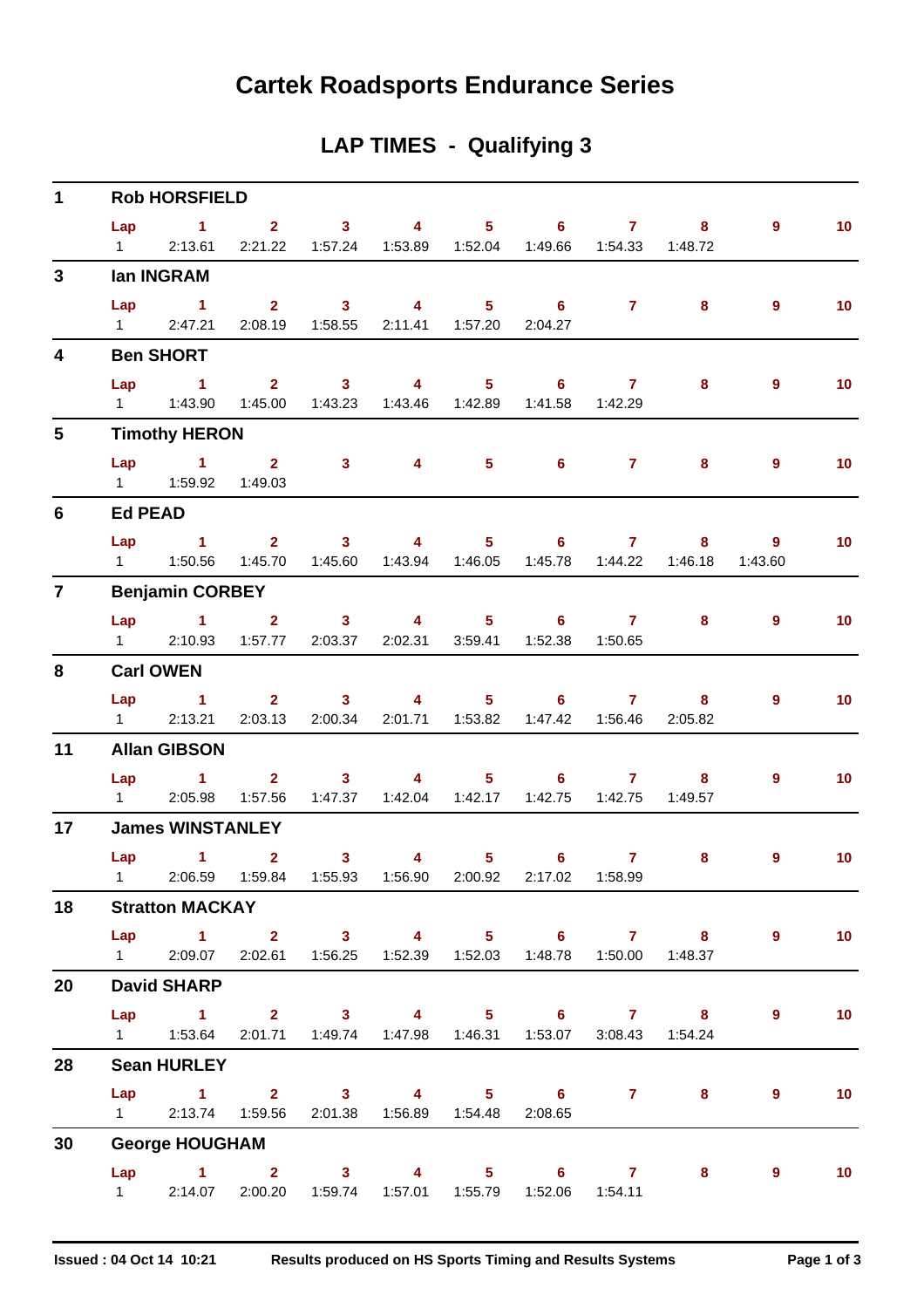| 32 | <b>Will POWELL</b>                                                                |  |                                                         |                                                                          |                                                                                                                                                                                                                                                                                                                                    |                     |                |                 |
|----|-----------------------------------------------------------------------------------|--|---------------------------------------------------------|--------------------------------------------------------------------------|------------------------------------------------------------------------------------------------------------------------------------------------------------------------------------------------------------------------------------------------------------------------------------------------------------------------------------|---------------------|----------------|-----------------|
|    | Lap 1 2 3 4 5 6 7                                                                 |  |                                                         |                                                                          |                                                                                                                                                                                                                                                                                                                                    | 8                   | 9              | 10 <sub>1</sub> |
|    | 1 2:02.51                                                                         |  | 2:01.05  1:54.45  2:01.32  3:05.98  1:47.11  1:52.53    |                                                                          |                                                                                                                                                                                                                                                                                                                                    |                     |                |                 |
| 33 | <b>Alex KNIGHT</b>                                                                |  |                                                         |                                                                          |                                                                                                                                                                                                                                                                                                                                    |                     |                |                 |
|    | Lap 1 2 3 4 5 6 7 8                                                               |  |                                                         |                                                                          |                                                                                                                                                                                                                                                                                                                                    |                     | 9              | 10 <sup>°</sup> |
|    | 1 2:03.95 1:54.42 1:45.97 1:45.32 1:46.16 1:46.53 1:43.95 1:47.71                 |  |                                                         |                                                                          |                                                                                                                                                                                                                                                                                                                                    |                     |                |                 |
| 37 | <b>Mark LAWTON</b>                                                                |  |                                                         |                                                                          |                                                                                                                                                                                                                                                                                                                                    |                     |                |                 |
|    | $Lap$ 1                                                                           |  | 2 3 4 5 6                                               |                                                                          | $7$ 8                                                                                                                                                                                                                                                                                                                              |                     | $9^{\circ}$    | 10 <sub>1</sub> |
|    | 1 2:17.24 2:00.87 2:01.71 2:11.09 4:10.49 1:58.06                                 |  |                                                         |                                                                          |                                                                                                                                                                                                                                                                                                                                    |                     |                |                 |
| 42 | <b>Martin FAHY</b>                                                                |  |                                                         |                                                                          |                                                                                                                                                                                                                                                                                                                                    |                     |                |                 |
|    | Lap 1 2 3 4 5 6 7 8                                                               |  |                                                         |                                                                          |                                                                                                                                                                                                                                                                                                                                    |                     | $9^{\circ}$    | 10 <sup>°</sup> |
|    | 1 2:07.30                                                                         |  | 2:02.33 2:04.09 1:55.06 1:54.79 1:51.98 1:51.68 1:52.05 |                                                                          |                                                                                                                                                                                                                                                                                                                                    |                     |                |                 |
| 43 | <b>WIII BLACKWELL-CHAMBERS</b>                                                    |  |                                                         |                                                                          |                                                                                                                                                                                                                                                                                                                                    |                     |                |                 |
|    | Lap 1 2 3 4 5 6 7 8                                                               |  |                                                         |                                                                          |                                                                                                                                                                                                                                                                                                                                    |                     | $\overline{9}$ | 10 <sub>1</sub> |
|    | 1   1:51.75   1:55.89   1:48.10   1:44.32   1:44.78   1:39.53   1:40.25   1:44.97 |  |                                                         |                                                                          |                                                                                                                                                                                                                                                                                                                                    |                     |                |                 |
| 46 | <b>Rebecca JACKSON</b>                                                            |  |                                                         |                                                                          |                                                                                                                                                                                                                                                                                                                                    |                     |                |                 |
|    |                                                                                   |  |                                                         |                                                                          |                                                                                                                                                                                                                                                                                                                                    | Lap 1 2 3 4 5 6 7 8 | $9^{\circ}$    | 10 <sup>°</sup> |
|    | 1   1:56.88   1:48.96   2:01.72   3:53.50   1:49.03   1:51.05   1:48.07           |  |                                                         |                                                                          |                                                                                                                                                                                                                                                                                                                                    |                     |                |                 |
| 47 | <b>Nick FOSTER</b>                                                                |  |                                                         |                                                                          |                                                                                                                                                                                                                                                                                                                                    |                     |                |                 |
|    | Lap 1 2 3 4 5 6 7                                                                 |  |                                                         |                                                                          |                                                                                                                                                                                                                                                                                                                                    | 8                   | $\overline{9}$ | 10 <sub>1</sub> |
|    | 1   1:58.88   1:51.51   1:48.65   1:48.33   1:51.79   2:04.38   2:55.58           |  |                                                         |                                                                          |                                                                                                                                                                                                                                                                                                                                    |                     |                |                 |
| 50 | <b>Steve HEWSON</b>                                                               |  |                                                         |                                                                          |                                                                                                                                                                                                                                                                                                                                    |                     |                |                 |
|    |                                                                                   |  |                                                         |                                                                          |                                                                                                                                                                                                                                                                                                                                    | Lap 1 2 3 4 5 6 7 8 | 9              | 10 <sup>°</sup> |
|    | 1   1:54.44   1:51.09   1:47.07   1:47.73   1:52.34   3:27.19   1:54.51   1:54.56 |  |                                                         |                                                                          |                                                                                                                                                                                                                                                                                                                                    |                     |                |                 |
| 56 | <b>Stephen ROBERTS</b>                                                            |  |                                                         |                                                                          |                                                                                                                                                                                                                                                                                                                                    |                     |                |                 |
|    | Lap 1 2 3 4 5 6                                                                   |  |                                                         |                                                                          | $\overline{7}$ and $\overline{7}$ and $\overline{7}$ and $\overline{7}$ and $\overline{7}$ and $\overline{7}$ and $\overline{7}$ and $\overline{7}$ and $\overline{7}$ and $\overline{7}$ and $\overline{7}$ and $\overline{7}$ and $\overline{7}$ and $\overline{7}$ and $\overline{7}$ and $\overline{7}$ and $\overline{7}$ and | 8                   | 9              | 10 <sup>°</sup> |
|    | 1   1:51.45   1:52.38   1:49.23   1:49.56   1:51.01   2:01.71                     |  |                                                         |                                                                          |                                                                                                                                                                                                                                                                                                                                    |                     |                |                 |
| 57 | <b>Mark SKEATS</b>                                                                |  |                                                         |                                                                          |                                                                                                                                                                                                                                                                                                                                    |                     |                |                 |
|    |                                                                                   |  |                                                         |                                                                          |                                                                                                                                                                                                                                                                                                                                    | Lap 1 2 3 4 5 6 7 8 |                | $9 \t 10$       |
|    | 1 2:02.87  1:55.66  1:56.97  1:55.30  1:51.51  1:51.91  1:58.82  2:05.42          |  |                                                         |                                                                          |                                                                                                                                                                                                                                                                                                                                    |                     |                |                 |
| 58 | <b>Michael COMBER</b>                                                             |  |                                                         |                                                                          |                                                                                                                                                                                                                                                                                                                                    |                     |                |                 |
|    |                                                                                   |  |                                                         |                                                                          |                                                                                                                                                                                                                                                                                                                                    | Lap 1 2 3 4 5 6 7 8 | 9              | 10              |
|    | 1 2:00.30 1:59.28 1:56.09 1:55.55 1:51.73 1:57.87 2:54.46                         |  |                                                         |                                                                          |                                                                                                                                                                                                                                                                                                                                    |                     |                |                 |
| 66 | <b>Alec LIVESLEY</b>                                                              |  |                                                         |                                                                          |                                                                                                                                                                                                                                                                                                                                    |                     |                |                 |
|    |                                                                                   |  |                                                         |                                                                          |                                                                                                                                                                                                                                                                                                                                    | Lap 1 2 3 4 5 6 7 8 | $\overline{9}$ | 10              |
|    | 1 2:04.26  1:52.28  1:56.47  1:48.03  2:08.99  1:46.30  1:48.69  1:47.23          |  |                                                         |                                                                          |                                                                                                                                                                                                                                                                                                                                    |                     |                |                 |
| 67 | <b>James ROGERS</b>                                                               |  |                                                         |                                                                          |                                                                                                                                                                                                                                                                                                                                    |                     |                |                 |
|    |                                                                                   |  |                                                         |                                                                          |                                                                                                                                                                                                                                                                                                                                    | Lap 1 2 3 4 5 6 7 8 | $9^{\circ}$    | 10              |
|    | 1   1:59.32   1:57.47   1:51.60   1:47.88   1:44.73   1:44.57   1:42.78   1:51.36 |  |                                                         |                                                                          |                                                                                                                                                                                                                                                                                                                                    |                     |                |                 |
| 69 | <b>Neil ROCHE</b>                                                                 |  |                                                         |                                                                          |                                                                                                                                                                                                                                                                                                                                    |                     |                |                 |
|    |                                                                                   |  |                                                         |                                                                          |                                                                                                                                                                                                                                                                                                                                    | Lap 1 2 3 4 5 6 7 8 | $\overline{9}$ | $\sim$ 10       |
|    |                                                                                   |  |                                                         | 1 2:11.95  1:54.77  1:53.73  1:52.39  1:49.08  1:48.75  1:48.48  1:48.88 |                                                                                                                                                                                                                                                                                                                                    |                     |                |                 |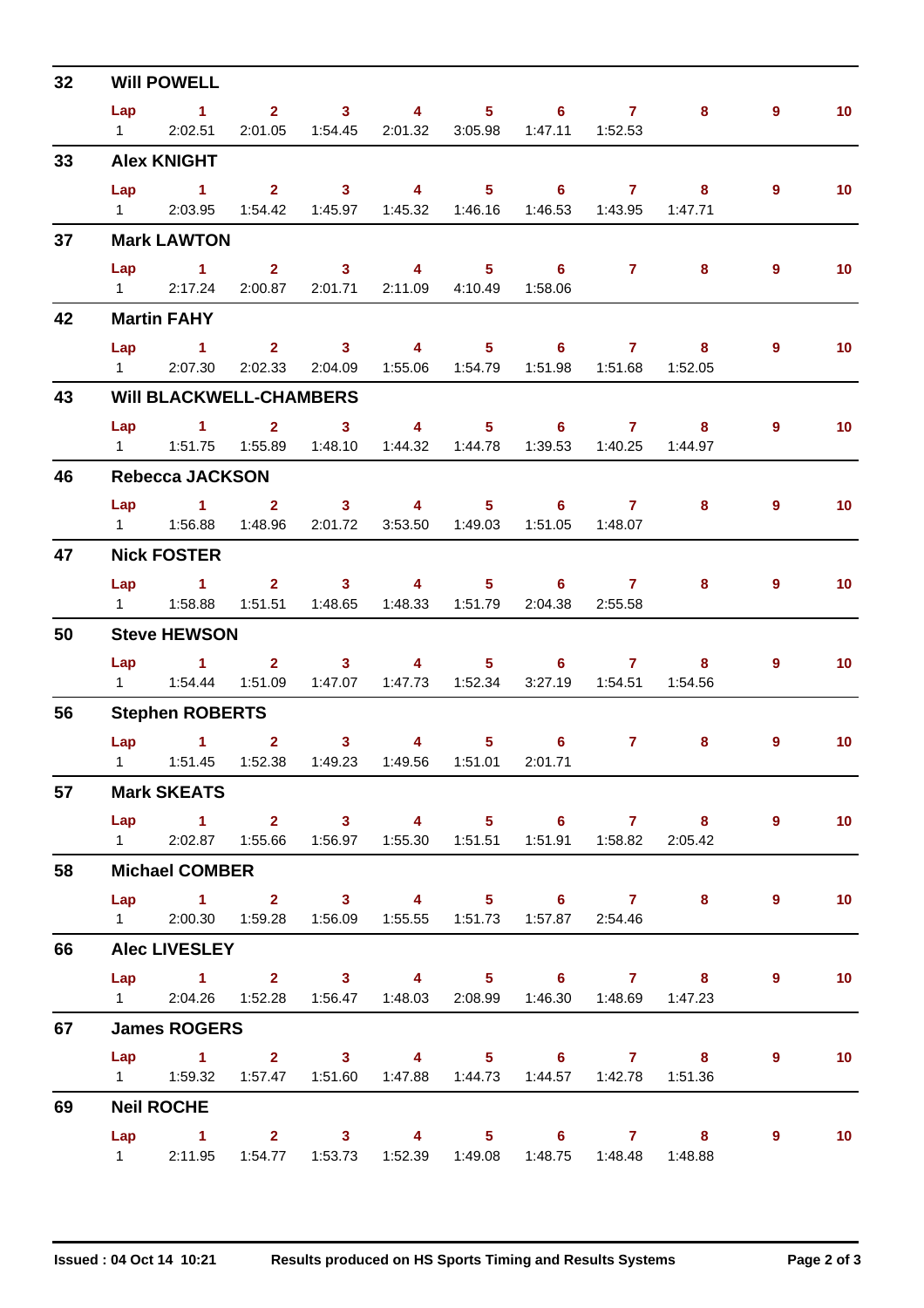| 80  |                               | <b>Steve BROWN</b>                                                                       |          |                                               |                                                                        |                           |                                                                                          |                |                   |
|-----|-------------------------------|------------------------------------------------------------------------------------------|----------|-----------------------------------------------|------------------------------------------------------------------------|---------------------------|------------------------------------------------------------------------------------------|----------------|-------------------|
|     | Lap<br>$1 \quad \blacksquare$ | 1 2 3 4 5 6 7                                                                            |          |                                               | 2:02.72  1:54.39  1:52.05  1:54.00  1:48.89  1:45.95  1:49.16          |                           | 8                                                                                        | $9^{\circ}$    | 10 <sub>1</sub>   |
| 85  |                               | <b>Nigel RALPHSON</b>                                                                    |          |                                               |                                                                        |                           |                                                                                          |                |                   |
|     |                               | Lap 1 2 3 4 5 6 7 8<br>1   1:58.87   2:08.15   1:50.14   1:44.08   1:48.38               |          |                                               |                                                                        | 3:02.80  1:48.12  1:47.21 |                                                                                          | $9^{\circ}$    | 10 <sub>1</sub>   |
| 86  |                               | <b>Thomas PUGHE</b>                                                                      |          |                                               |                                                                        |                           |                                                                                          |                |                   |
|     | Lap                           | $\sim$ 1<br>1 2:16.84  1:57.59  1:54.69  1:52.07  1:51.93  1:50.95  2:10.10              | $2 \t 3$ | $\sim$ 4 and $\sim$ 4 and $\sim$ 4 and $\sim$ | $5 \t\t 6 \t\t 7$                                                      |                           | 8                                                                                        | $\overline{9}$ | 10 <sub>1</sub>   |
| 90  |                               | <b>Matt CHERRINGTON</b>                                                                  |          |                                               |                                                                        |                           |                                                                                          |                |                   |
|     |                               | Lap 1 2 3 4 5 6 7<br>1 4:51.04 1:45.69 1:46.67 2:03.14 3:40.67 1:44.50                   |          |                                               |                                                                        |                           | 8                                                                                        | 9              | 10 <sub>1</sub>   |
| 99  |                               | <b>Stuart NICHOLLS</b>                                                                   |          |                                               |                                                                        |                           |                                                                                          |                |                   |
|     | $1 \qquad \qquad$             | Lap 1 2 3 4 5 6 7                                                                        |          |                                               | 2:03.68  1:48.38  1:45.35  1:44.29  1:43.46  1:53.35  2:18.38  1:46.29 |                           | -8                                                                                       | 9              | 10 <sub>1</sub>   |
| 124 |                               | <b>Josh HARVEY</b>                                                                       |          |                                               |                                                                        |                           |                                                                                          |                |                   |
|     |                               | Lap 1 2 3 4 5 6 7 8                                                                      |          |                                               |                                                                        | 3:38.90  1:55.46          |                                                                                          | $9^{\circ}$    | 10 <sub>1</sub>   |
| 147 |                               | <b>Richard COOKE</b>                                                                     |          |                                               |                                                                        |                           |                                                                                          |                |                   |
|     |                               | $Lap = 1$<br>1 2:05.62 2:00.82 2:02.04 2:10.84 4:12.83                                   |          | $2 \qquad 3 \qquad 4$                         | $5 - 5$<br>6<br>1:52.29                                                | $7 \t 8$                  |                                                                                          | 9              | 10 <sub>1</sub>   |
| 150 |                               | <b>Gregory BARLOW</b>                                                                    |          |                                               |                                                                        |                           |                                                                                          |                |                   |
|     |                               | Lap 1 2 3 4 5 6 7<br>1 2:01.41  1:54.78  1:55.92  2:00.64  2:41.39  1:53.58  1:55.43     |          |                                               |                                                                        |                           | 8                                                                                        | $9^{\circ}$    | 10 <sup>°</sup>   |
| 158 |                               | <b>Stuart WRIGHT</b>                                                                     |          |                                               |                                                                        |                           |                                                                                          |                |                   |
|     |                               | Lap 1<br>1 2:05.34 1:59.35 1:59.90 1:57.49 2:02.96 2:00.79                               |          | $2 \qquad 3 \qquad 4 \qquad 5 \qquad 6$       |                                                                        | $\overline{7}$            | 8                                                                                        | 9              | 10 <sub>1</sub>   |
| 165 |                               | <b>Simon ROCHE</b>                                                                       |          |                                               |                                                                        |                           |                                                                                          |                |                   |
|     |                               |                                                                                          |          |                                               |                                                                        |                           | Lap 1 2 3 4 5 6 7 8<br>1 2:01.11 1:55.26 1:52.23 1:51.72 1:55.00 1:51.58 1:54.49 1:53.82 | $9^{\circ}$    | $\blacksquare$ 10 |
| 239 |                               | <b>Ben HANCY</b>                                                                         |          |                                               |                                                                        |                           |                                                                                          |                |                   |
|     |                               | Lap 1 2 3 4 5 6 7 8<br>1 2:03.36 1:59.73 1:56.99 1:52.32 1:53.90 1:55.17 1:51.53 1:53.37 |          |                                               |                                                                        |                           |                                                                                          | 9              | 10                |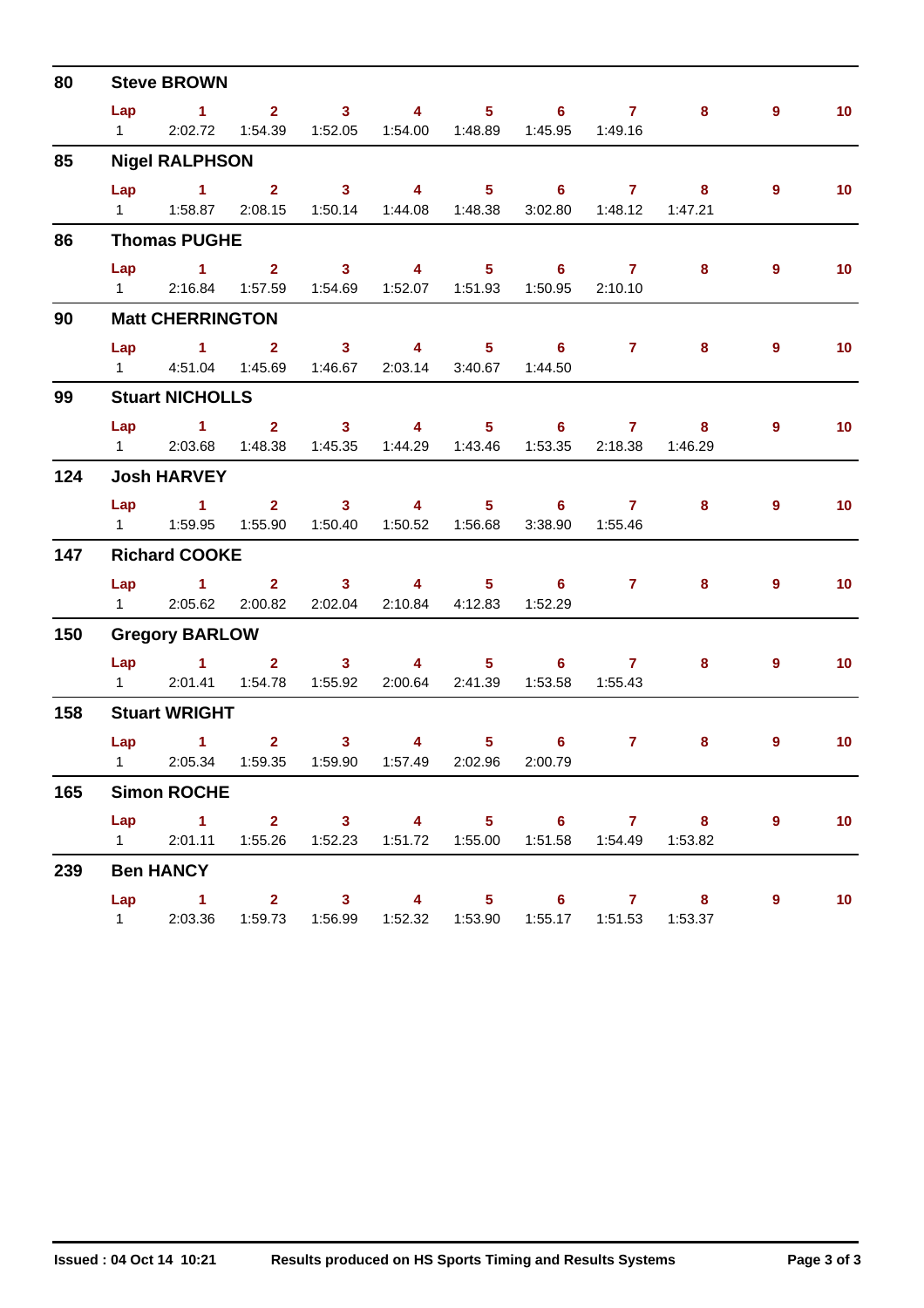**Cartek Roadsports Endurance Series Race 4**

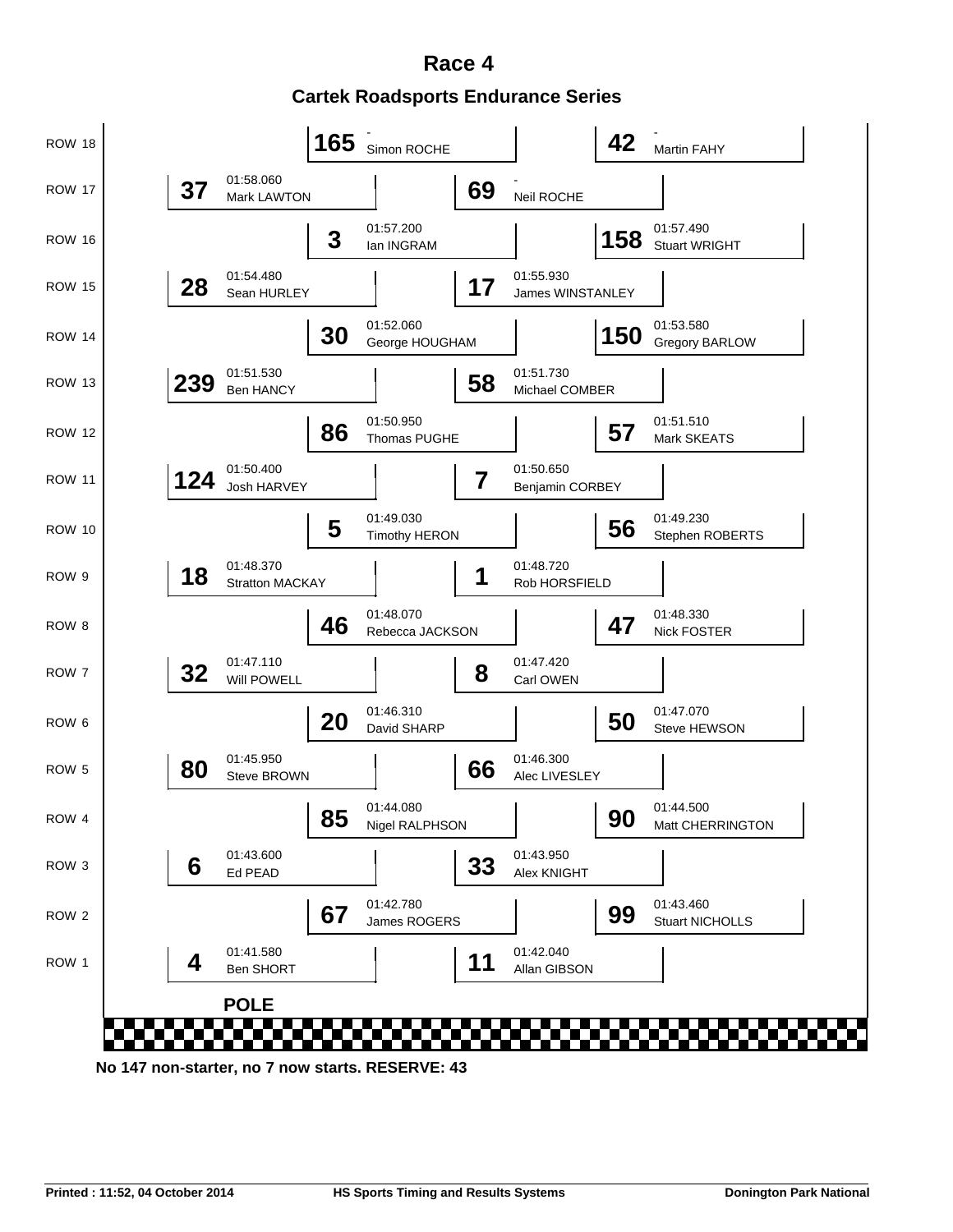

### **Provisional Results - Race 4**

| <b>PI</b> | No                      | <b>CI</b> | <b>Name</b>                                       | Car                           | Laps | Time     | <b>Behind</b> | MPH   | Best Lap on MPH |    |       |
|-----------|-------------------------|-----------|---------------------------------------------------|-------------------------------|------|----------|---------------|-------|-----------------|----|-------|
| 1         | 90                      | в         | <b>Matt CHERRINGTON/Martin</b><br><b>GAMBLING</b> | <b>BMW Z3</b>                 | 28   | 45:41.02 |               | 72.78 | 1:23.58         | 20 | 85.24 |
| 2         | 66                      | A         | <b>Alec LIVESLEY</b>                              | <b>Jensen Healey</b>          | 28   | 45:45.70 | 4.68          |       | 72.65 1:20.23   | 27 | 88.80 |
| 3         | 80                      | B         | <b>Steve BROWN</b>                                | <b>Porsche Boxster S</b>      | 28   | 46:00.86 | 19.84         |       | 72.25 1:23.42   | 26 | 85.40 |
| 4         | 6                       | B         | <b>Ed PEAD/Craig LAWTON</b>                       | <b>Renault Clio Sport 182</b> | 28   | 46:01.48 | 20.46         |       | 72.24 1:26.50   | 18 | 82.36 |
| 5         | 58                      | C         | <b>Michael COMBER/Thomas</b><br><b>COLLINS</b>    | Mazda MX5                     | 28   | 46:26.83 | 45.81         |       | 71.58 1:25.30   | 27 | 83.52 |
| 6         | 50                      | в         | <b>Steve HEWSON/Robert</b><br><b>GILHAM</b>       | Porsche 924S                  | 28   | 46:38.83 | 57.81         |       | 71.27 1:25.62   | 24 | 83.21 |
| 7         | 11                      | A         | <b>Allan GIBSON</b>                               | <b>Lotus Exige</b>            | 28   | 46:45.24 | 1:04.22       |       | 71.11 1:22.49   | 27 | 86.37 |
| 8         | 33                      | C         | <b>Alex KNIGHT</b>                                | Toyota MR2 Mk2                | 28   | 46:50.89 | 1:09.87       |       | 70.97 1:26.39   | 26 | 82.47 |
| 9         | 8                       | B         | <b>Carl OWEN</b>                                  | Audi TT                       | 28   | 47:01.71 | 1:20.69       |       | 70.70 1:26.93   | 27 | 81.96 |
| 10        | 85                      | C         | <b>Nigel RALPHSON/Russell</b><br><b>HENNESSY</b>  | <b>Toyota MR2</b>             | 28   | 47:06.23 | 1:25.21       |       | 70.58 1:27.03   | 26 | 81.86 |
| 11        | 99                      | C         | <b>Stuart NICHOLLS/Mick</b><br><b>NICHOLLS</b>    | <b>Toyota MR2 Roadster</b>    | 28   | 47:13.07 | 1:32.05       |       | 70.41 1:26.30   | 28 | 82.55 |
| 12        | 5                       | C         | <b>Timothy HERON/Cam</b><br><b>WALTON</b>         | Toyota MR2 Mk2                | 27   | 45:44.24 | 1 Lap         |       | 70.10 1:27.80   | 23 | 81.14 |
| 13        | 32                      | C         | <b>Will POWELL</b>                                | Toyota MR2 Mk2                | 27   | 45:45.74 | 1 Lap         |       | 70.06 1:27.74   | 27 | 81.20 |
| 14        | $\overline{\mathbf{4}}$ | C         | <b>Ben SHORT</b>                                  | Mazda MX5                     | 27   | 45:53.59 | 1 Lap         |       | 69.86 1:27.71   | 26 | 81.23 |
| 15        | 47                      | C         | <b>Nick FOSTER/Owen HUNTER</b>                    | <b>BMW E36 Compact 318Ti</b>  | 27   | 45:55.39 | 1 Lap         |       | 69.81 1:27.15   | 23 | 81.75 |
| 16        | 124                     | C         | <b>Josh HARVEY/Richard</b><br><b>MILES</b>        | <b>BMW E36 Compact 318Ti</b>  | 27   | 46:02.33 | 1 Lap         |       | 69.64 1:28.01   | 24 | 80.95 |
| 17        | 18                      | C         | <b>Stratton MACKAY</b>                            | <b>BMW E36 Compact 318Ti</b>  | 27   | 46:13.11 | 1 Lap         |       | 69.37 1:28.80   | 23 | 80.23 |
| 18        | 28                      | B         | <b>Sean HURLEY</b>                                | <b>Toyota MR2 GT</b>          | 27   | 46:40.24 | 1 Lap         |       | 68.69 1:27.91   | 26 | 81.04 |
| 19        | 150                     | C         | <b>Gregory BARLOW</b>                             | <b>BMW Compact</b>            | 27   | 46:53.74 | 1 Lap         |       | 68.36 1:29.48   | 27 | 79.62 |
| 20        | 69                      | в         | <b>Neil ROCHE</b>                                 | <b>BMW E36 Compact 318Ti</b>  | 27   | 47:04.81 | 1 Lap         |       | 68.10 1:26.92   | 25 | 81.97 |
| 21        | 86                      | C         | <b>Thomas PUGHE/Marco</b><br><b>AGHEM</b>         | Mazda MX5                     | 27   | 47:06.39 | 1 Lap         |       | 68.06 1:29.75   | 25 | 79.38 |
| 22        | 20                      | A         | <b>David SHARP/Tina COOPER</b>                    | <b>Lotus Elise</b>            | 27   | 47:09.83 | 1 Lap         |       | 67.98 1:27.28   | 26 | 81.63 |
| 23        | 17                      | C         | <b>James WINSTANLEY/Adam</b><br><b>READ</b>       | <b>BMW E36 Compact 318Ti</b>  | 27   | 47:10.10 | 1 Lap         |       | 67.97 1:28.93   | 21 | 80.11 |
| 24        | 165                     | C         | <b>Simon ROCHE/Scott</b><br><b>LAWSON</b>         | <b>BMW E36 Compact 318Ti</b>  | 26   | 45:52.56 | 2 Laps        |       | 67.30 1:27.07   | 21 | 81.82 |
| 25        | 30                      | C         | <b>George HOUGHAM</b>                             | Toyota MR2 Mk2                | 26   | 46:07.76 | 2 Laps        |       | 66.93 1:29.86   | 24 | 79.28 |
| 26        | 239                     | C         | <b>Ben HANCY</b>                                  | Mazda MX5                     | 26   | 46:08.55 | 2 Laps        |       | 66.91 1:31.97   | 26 | 77.46 |
| 27        | 56                      | C         | <b>Stephen ROBERTS</b>                            | <b>BMW E36 Compact 318Ti</b>  | 26   | 46:20.43 | 2 Laps        |       | 66.62 1:26.16   | 24 | 82.69 |
| 28        | 37                      | C         | <b>Mark LAWTON/Colin Cross</b>                    | Porsche 924                   | 26   | 46:31.75 | 2 Laps        |       | 66.35 1:31.95   | 22 | 77.48 |
| 29        | 42                      | C         | <b>Martin FAHY/Andrew</b><br><b>FRANKLIN</b>      | Toyota MR2 Mk2                | 26   | 46:33.98 | 2 Laps        |       | 66.30 1:32.57   | 22 | 76.96 |
| 30        | 57                      | C         | <b>Mark SKEATS</b>                                | <b>BMW E36 Compact 318Ti</b>  | 26   | 47:07.95 | 2 Laps        |       | 65.50 1:28.54   | 24 | 80.47 |
| 31        | 158                     | C         | <b>Stuart WRIGHT</b>                              | <b>BMW E36 Compact 318Ti</b>  | 25   | 46:40.48 | 3 Laps        |       | 63.60 1:31.66   | 22 | 77.73 |
|           |                         |           |                                                   |                               |      |          |               |       |                 |    |       |

**Weather / Track:** Cloudy / Dry

**Start Time : 14:21 Donington Park National 04 Oct 14 15:43 Clerk of Course : Time Issued : Chief Timekeeper : Terry Stevens**

**THESE RESULTS REMAIN PROVISIONAL FOR A MINIMUM OF 30 MINUTES FROM THE TIME OF ISSUE AND UNTIL ALL JUDICIAL AND TECHNICAL MATTERS HAVE BEEN SETTLED.**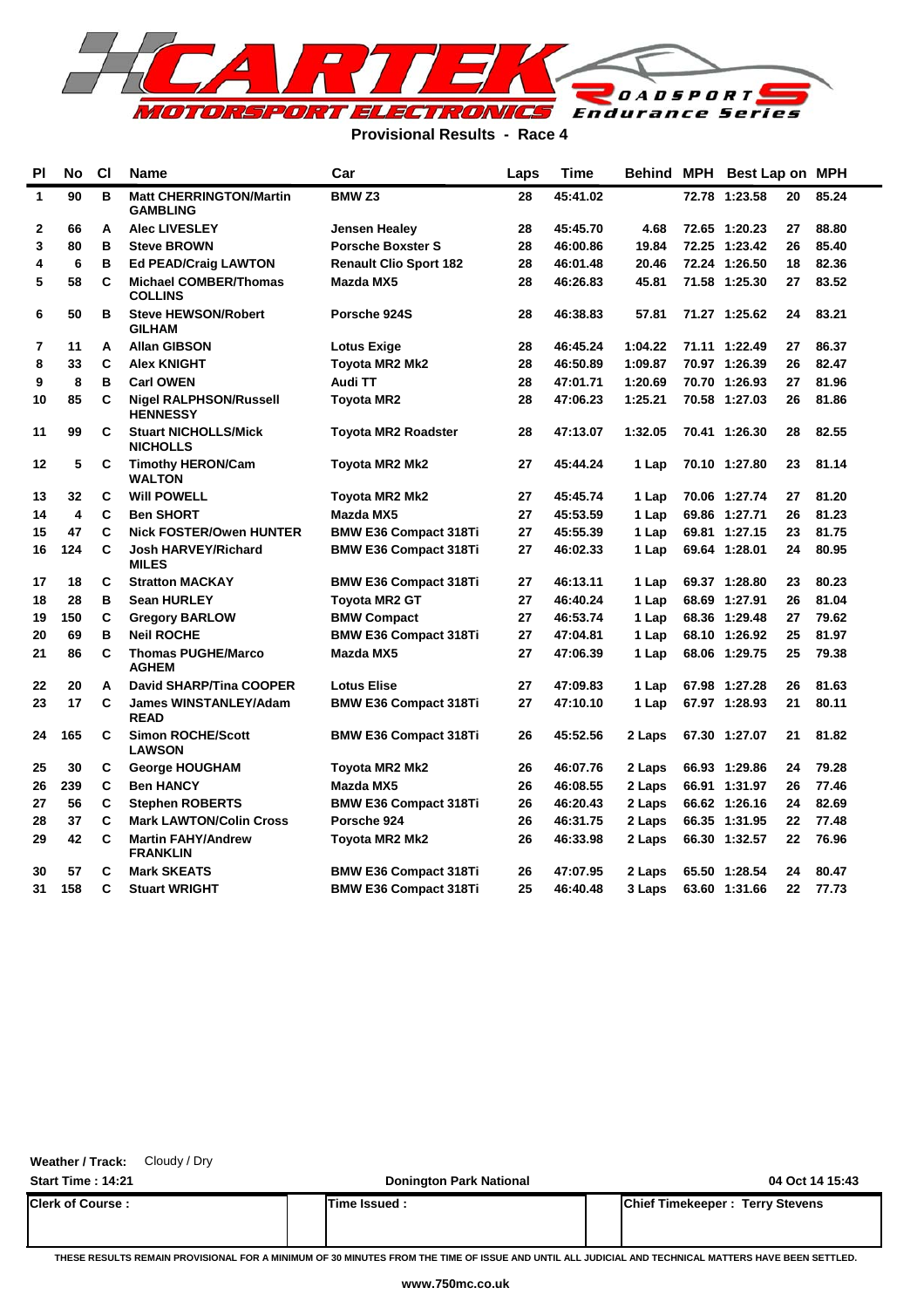| PI | No                    | <b>CI</b> | <b>Name</b>                                    | Car                      | Laps | <b>Time</b> | Behind         | <b>MPH</b> | Best Lap on MPH |              |           |
|----|-----------------------|-----------|------------------------------------------------|--------------------------|------|-------------|----------------|------------|-----------------|--------------|-----------|
|    | <b>Not-Classified</b> |           |                                                |                          |      |             |                |            |                 |              |           |
|    | 67                    | C         | <b>James ROGERS</b>                            | Mazda MX5                | 26   | 45:37.60    | <b>DNF</b>     |            | 67.66 1:27.58   | 19           | 81.35     |
|    | 7                     | C         | <b>Benjamin CORBEY/Harry</b><br><b>CORBEY</b>  | <b>Honda CRX</b>         | 18   | 32:55.64    | <b>DNF</b>     |            | 64.91 1:26.78   | 17           | 82.10     |
|    | 3                     | в         | lan INGRAM                                     | Ginetta G20              | 2    | 3:58.03     | <b>DNF</b>     |            | 59.86 1:53.01   | $\mathbf{2}$ | 63.04     |
|    | 1.                    | A         | <b>Rob HORSFIELD</b>                           | <b>Toyota MR2 Turbo</b>  | 0    |             | <b>Starter</b> |            |                 |              |           |
|    | 46                    | в         | Rebecca JACKSON                                | <b>Porsche Boxster</b>   | 0    |             | <b>Starter</b> |            |                 |              |           |
|    | <b>Fastest Lap</b>    |           |                                                |                          |      |             |                |            |                 |              |           |
|    | 66                    | A         | <b>Alec LIVESLEY</b>                           | <b>Jensen Healey</b>     |      |             |                |            | 1:20.23         | 27           | 88.80 Rec |
|    | 80                    | в         | <b>Steve BROWN</b>                             | <b>Porsche Boxster S</b> |      |             |                |            | 1:23.42         | 26           | 85.40     |
|    | 58                    | C         | <b>Michael COMBER/Thomas</b><br><b>COLLINS</b> | Mazda MX5                |      |             |                |            | 1:25.30         | 27           | 83.52     |

No 99 - 25 second penalty for short pit stop. No 67 - written reprimand - Q14.4.2

**Weather / Track:** Cloudy / Dry

**Start Time : 14:21 Donington Park National 04 Oct 14 15:43 Clerk of Course : Time Issued : Chief Timekeeper : Terry Stevens**

**THESE RESULTS REMAIN PROVISIONAL FOR A MINIMUM OF 30 MINUTES FROM THE TIME OF ISSUE AND UNTIL ALL JUDICIAL AND TECHNICAL MATTERS HAVE BEEN SETTLED.**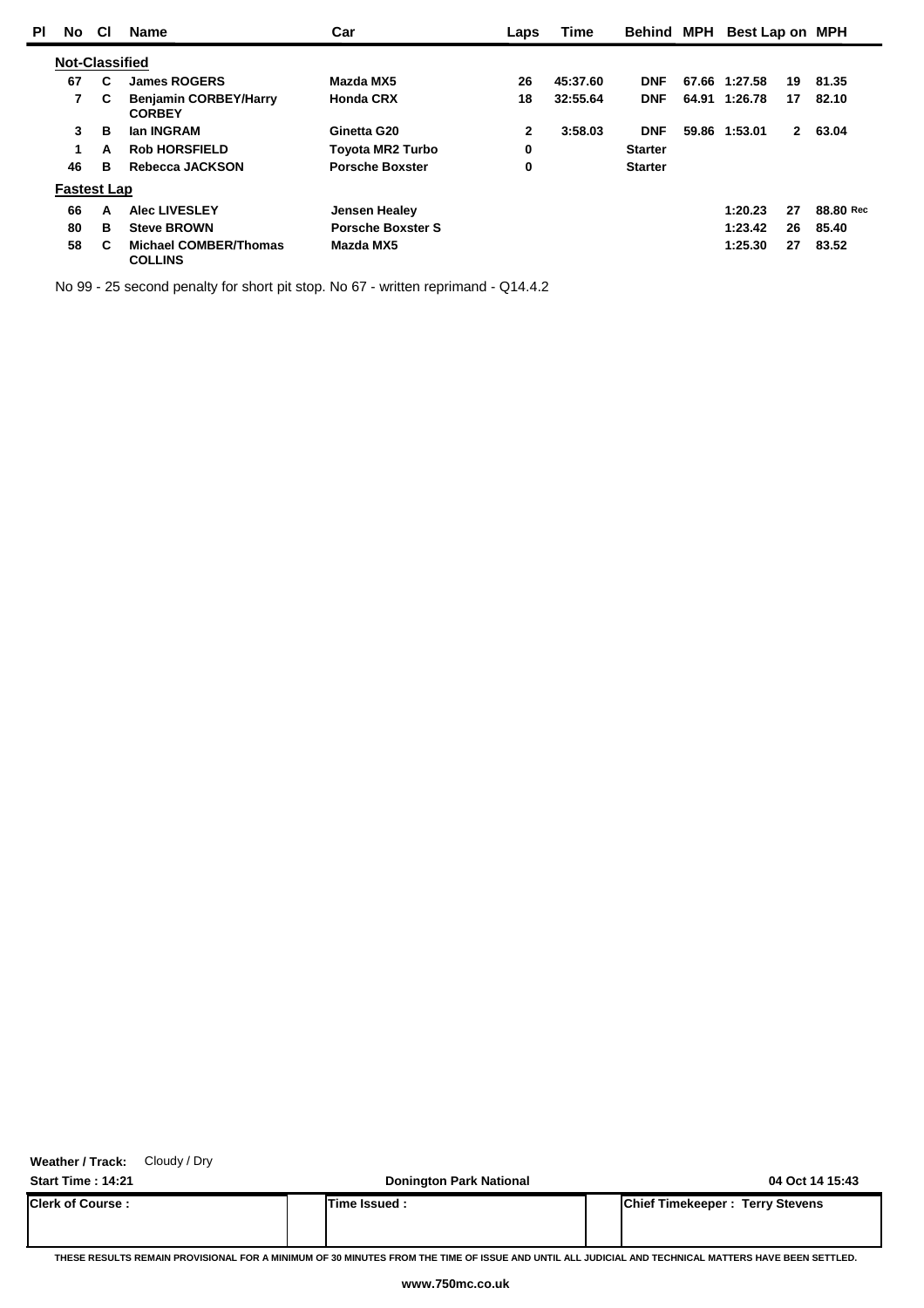## Lap Chart Cartek Roadsports Endurance Series - Race 4

|                | Lap 1       |    | Lap <sub>2</sub> |    | Lap <sub>3</sub> |                | Lap 4      |     | Lap <sub>5</sub> |    | Lap <sub>6</sub> |    | Lap <sub>7</sub> |    | Lap 8        |    | Lap <sub>9</sub> |    | Lap 10          |
|----------------|-------------|----|------------------|----|------------------|----------------|------------|-----|------------------|----|------------------|----|------------------|----|--------------|----|------------------|----|-----------------|
| No             | Time        | No | <b>Time</b>      | No | Time             | No             | Time       | No. | <b>Time</b>      | No | Time             | No | Time             | No | <b>Time</b>  | No | Time             | No | Time            |
|                | 11 1:41.36  | 6  | 3:19.42          | 6  | 5:46.78          | 6              | 8:19.00    |     | 6 10:42.42       |    | 6 12:14.26       | 6  | 13:44.61         | 6  | 15:13.71     |    | 6 16:42.85       |    | 6 18:11.09      |
|                | 6 1:41.85   | 11 | 3:20.36          | 11 | 5:48.30          | 11             | 8:20.30    |     | 11 10:43.73      |    | 50 12:15.68      |    | 50 13:46.17      |    | 50 15:15.93  |    | 165 16:43.53 *1  |    | 69 18:17.62 *1  |
|                | 4 1:44.91   |    | 50 3:21.32       | 50 | 5:49.78          | 50             | 8:21.69    |     | 50 10:43.89      |    | 90 12:17.96      |    | 90 13:49.69      |    | 90 15:19.15  |    | 50 16:46.32      |    | 90 18:17.95     |
|                | 85 1:45.56  |    | 85 3:24.90       | 85 | 5:50.85          | 85             | 8:23.17    |     | 85 10:45.47      |    | 80 12:22.95      |    | 80 13:57.48      |    | 80 15:30.90  |    | 90 16:47.43      |    | 50 18:19.00     |
|                | 50 1:45.57  | 4  | 3:26.98          | 4  | 5:51.90          | 90             | 8:25.83    |     | 90 10:45.79      |    | 85 12:23.32      |    | 85 14:01.22      |    | 66 15:34.64  |    | 80 17:03.39      |    | 165 18:31.71 *1 |
|                | 90 1:47.15  |    | 90 3:29.86       | 90 | 5:53.24          | 33             | 8:26.32    |     | 33 10:46.97      |    | 33 12:25.24      |    | 33 14:01.92      |    | 85 15:37.15  |    | 66 17:03.60      |    | 66 18:32.22     |
|                | 33 1:48.07  |    | 33 3:30.43       | 33 | 5:53.98          | 80             | 8:27.12    |     | 80 10:47.43      |    | 99 12:26.41      |    | 66 14:02.93      |    | 33 15:38.49  |    | 85 17:11.51      |    | 80 18:34.14     |
|                | 67 1:48.74  |    | 80 3:30.89       | 80 | 5:54.77          | 99             | 8:27.87    |     | 99 10:48.96      |    | 66 12:29.93      |    | 99 14:02.96      |    | 99 15:38.63  |    | 33 17:11.85      |    | 85 18:45.16     |
|                | 80 1:48.83  |    | 99 3:31.55       | 99 | 5:55.67          | 67             | 8:29.38    |     | 67 10:50.35      |    | 5 12:30.95       | 8  | 14:07.03         | 8  | 15:41.90     |    | 99 17:13.25      |    | 33 18:45.39     |
|                | 99 1:50.06  |    | 67 3:36.38       | 67 | 5:56.79          | 4              | 8:30.14    |     | 32 10:50.67      |    | 32 12:31.00      |    | 5 14:08.01       | 5. | 15:42.96     | 8  | 17:15.32         |    | 99 18:45.91     |
|                | 32 1:50.78  |    | 32 3:37.54       | 32 | 5:57.86          | 32             | 8:30.83    |     | 5 10:51.27       |    | 8 12:31.51       |    | 32 14:09.42      |    | 32 15:45.07  | 5  | 17:16.46         |    | 8 18:47.97      |
|                | 5 1:51.43   | 5. | 3:38.48          | 5  | 5:58.98          | 5              | 8:32.34    |     | 8 10:52.11       |    | 47 12:33.21      |    | 47 14:11.14      |    | 47 15:46.48  |    | 32 17:19.54      |    | 5 18:49.42      |
| 8              | 1:51.93     | 8  | 3:40.10          | 8  | 6:00.22          | 8              | 8:33.34    |     | 47 10:53.18      |    | 67 12:33.46      |    | 124 14:12.11     |    | 124 15:48.98 |    | 47 17:21.75      |    | 32 18:52.52     |
|                | 47 1:53.49  | 47 | 3:40.82          | 47 | 6:01.06          | 47             | 8:34.23    |     | 58 10:53.41      |    | 58 12:34.08      |    | 58 14:13.45      |    | 58 15:49.63  |    | 58 17:25.48      |    | 47 18:56.34     |
|                | 20 1:55.63  |    | 58 3:42.33       | 58 | 6:02.04          | 58             | 8:35.24    |     | 66 10:53.99      |    | 124 12:34.35     |    | 67 14:14.65      |    | 18 15:52.02  |    | 124 17:25.94     |    | 58 18:57.96     |
|                | 18 1:56.00  |    | 66 3:42.69       | 66 | 6:02.99          | 66             | 8:36.33    |     | 124 10:54.42     |    | 86 12:35.49      |    | 18 14:14.94      |    | 67 15:53.50  |    | 18 17:27.01      |    | 124 19:01.13    |
|                | 58 1:57.72  |    | 124 3:43.06      |    | 124 6:04.15      | 124            | 8:37.25    |     | 86 10:55.09      |    | 18 12:36.30      |    | 86 14:16.31      |    | 86 15:55.02  |    | 67 17:29.68      |    | 18 19:01.67     |
|                | 124 1:58.41 |    | 86 3:45.26       | 86 | 6:05.06          | 86             | 8:38.63    |     | 18 10:55.81      |    | 239 12:40.83     |    | 7 14:20.73       |    | 28 16:00.98  |    | 86 17:33.75      |    | 67 19:05.12     |
|                | 86 1:58.61  |    | 18 3:47.68       | 18 | 6:06.37          | 18             | 8:39.78    |     | 239 10:57.28     |    | 28 12:40.89      |    | 28 14:21.61      |    | 239 16:03.31 |    | 28 17:38.81      |    | 4 19:12.17      |
|                | 239 1:59.89 |    | 239 3:49.58      |    | 239 6:07.07      | 239            | 8:40.57    |     | 150 10:59.86     |    | 7 12:41.51       |    | 239 14:22.41     |    | 17 16:03.45  | 4  | 17:39.02         |    | 86 19:12.97     |
|                | 30 2:00.30  |    | 150 3:50.40      |    | 150 6:08.14      | 150            | 8:41.49    |     | 28 10:59.98      |    | 17 12:43.35      |    | 17 14:23.85      | 4  | 16:04.17     |    | 17 17:41.49      |    | 17 19:18.39     |
|                | 28 2:00.88  |    | 28 3:51.54       | 28 | 6:08.92          | 28             | 8:42.67    |     | 7 11:00.81       |    | 150 12:44.02     |    | 150 14:24.55     |    | 150 16:04.87 |    | 150 17:42.93     |    | 150 19:21.04    |
|                | 66 2:00.88  | 7  | 3:52.01          | 7  | 6:09.44          | $\overline{7}$ | 8:43.14    |     | 17 11:01.30      |    | 37 12:45.97      |    | 37 14:26.89      |    | 37 16:06.67  |    | 239 17:43.97     |    | 37 19:24.50     |
|                | 150 2:01.27 |    | 17 3:52.40       | 17 | 6:10.56          | 17             | 8:43.70    |     | 37 11:02.46      |    | 30 12:47.14      |    | 4 14:28.20       |    | 30 16:10.31  |    | 37 17:45.05      |    | 239 19:25.63    |
|                | 17 2:01.88  |    | 37 3:54.48       | 37 | 6:12.57          | 37             | 8:45.12    |     | 30 11:03.57      |    | 42 12:48.35      |    | 30 14:29.94      |    | 42 16:13.08  |    | 30 17:50.42      |    | 28 19:26.56     |
|                | 37 2:03.16  |    | 30 3:55.13       | 30 | 6:13.51          | 30             | 8:46.15    |     | 42 11:03.88      |    | 20 12:51.20      |    | 42 14:31.15      |    | 11 16:15.51  |    | 42 17:54.32      |    | 30 19:29.27     |
|                | 42 2:03.17  |    | 42 3:56.00       |    | 42 6:15.31       | 42             | 8:47.22    |     | 158 11:04.69     |    | 4 12:51.67       |    | 20 14:33.59      |    | 20 16:15.65  |    | 11 17:55.20      |    | 42 19:34.14     |
|                | 7 2:03.61   | 3  | 3:58.03          |    | 158 6:16.66      | 158            | 8:47.83    |     | 20 11:06.60      |    | 158 12:52.02     |    | 158 14:34.67     |    | 158 16:17.63 |    | 20 17:57.14      |    | 20 19:37.30     |
| 3 <sup>1</sup> | 2:05.02     |    | 158 3:59.56      | 20 | 6:17.74          | 20             | 8:49.42    |     | 165 11:09.33     |    | 57 12:55.64      |    | 57 14:38.46      |    | 57 16:19.66  |    | 158 17:57.74     |    | 56 19:37.55     |
|                | 158 2:05.86 |    | 20 4:00.44       |    | 165 6:19.24      | 165            | 8:51.68    |     | 56 11:09.89      |    | 165 13:01.91     |    | 11 14:39.35      |    | 7 16:23.68   |    | 57 17:58.44      |    | 57 19:38.93     |
|                | 69 2:07.79  |    | 165 4:08.66      | 56 | 6:20.17          | 56             | 8:52.85    |     | 57 11:10.49      |    | 69 13:02.45      |    | 56 14:48.27      |    | 56 16:24.67  |    | 56 17:59.65      |    |                 |
|                | 165 2:11.25 |    | 56 4:10.49       |    | 57 6:21.63       | 57             | 8:54.30    |     | 69 11:12.17      |    | 11 13:02.98      |    | 69 14:49.75      |    | 69 16:34.23  |    | 7 18:03.11       |    |                 |
|                | 56 2:12.08  |    | 57 4:12.64       |    | 69 6:22.80       |                | 69 8:55.45 |     | 4 11:12.36       |    | 56 13:08.42      |    | 165 14:50.74     |    |              |    |                  |    |                 |
|                | 57 2:14.33  |    | 69 4:13.43       |    |                  |                |            |     |                  |    |                  |    |                  |    |              |    |                  |    |                 |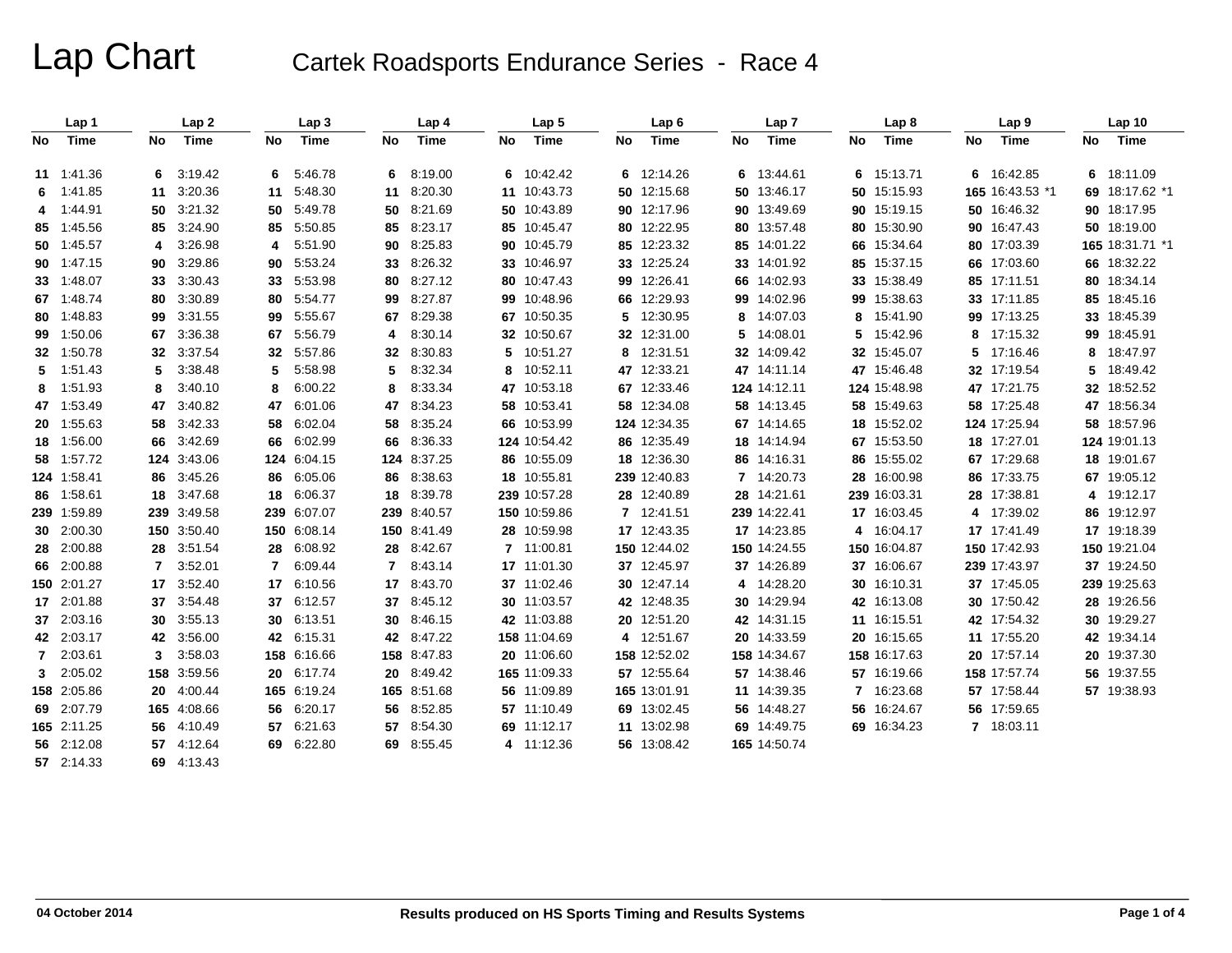## Lap Chart Cartek Roadsports Endurance Series - Race 4

| Lap 11          | Lap 12          | <b>Lap 13</b>   | Lap 14          | Lap <sub>15</sub> | Lap <sub>16</sub> | Lap 17          | Lap 18          | Lap 19            | Lap20           |
|-----------------|-----------------|-----------------|-----------------|-------------------|-------------------|-----------------|-----------------|-------------------|-----------------|
| No Time         | Time<br>No      | Time<br>No      | Time<br>No      | Time<br>No        | Time<br>No        | Time<br>No      | Time<br>No      | Time<br>No        | Time<br>No      |
|                 |                 |                 |                 |                   |                   |                 |                 |                   |                 |
| 6 19:39.11      | 6 21:07.15      | 6 22:36.99      | 90 24:10.87     | 80 26:00.01       | 80 27:29.60       | 6 30:00.25      | 6 31:26.75      | 32:54.25<br>6     | 6 34:21.10      |
| 158 19:39.59 *1 | 30 21:10.03 *1  | 7 22:37.47 *2   | 30 24:17.49 *2  | 66 26:04.99 *1    | 67 27:30.78 *2    | 90 30:10.26     | 90 31:35.15     | 7 32:55.64 *1     | 90 34:22.82     |
| 90 19:45.07     | 56 21:12.99 *1  | 90 22:41.39     | 56 24:18.56 *1  | 57 26:13.64 *1    | 37 27:32.86 *2    | 150 30:13.15 *1 | 150 31:44.27 *1 | 90 32:59.24       | 80 34:45.97     |
| 69 20:00.01 *1  | 90 21:13.69     | 239 22:43.96 *1 | 37 24:24.09 *1  | 158 26:14.22 *1   | 66 27:36.56 *1    | 86 30:15.83 *1  | 28 31:46.98 *1  | 150 33:16.05 *1   | 28 34:47.07 *1  |
| 66 20:03.96     | 42 21:13.82 *1  | 37 22:44.60 *1  | 42 24:32.12 *1  | 58 26:14.23 *1    | 20 27:39.25 *2    | 28 30:16.13 *1  | 86 31:48.02 *1  | 28 33:16.92 *1    | 150 34:48.33 *1 |
| 80 20:05.11     | 20 21:17.78 *1  | 56 22:46.20 *1  | 80 24:32.52     | 99 26:16.63 *1    | 58 27:42.45 *1    | 17 30:16.62 *1  | 17 31:51.21 *1  | 80 33:20.28       | 86 34:53.06 *1  |
| 33 20:18.86     | 57 21:18.28 *1  | 42 22:52.31 *1  | 158 24:36.82 *1 | 33 26:18.75 *1    | 42 27:42.56 *2    | 56 30:20.51     | 80 31:55.04     | 86 33:20.95 *1    | 17 34:53.87 *1  |
| 85 20:19.21     | 158 21:18.58 *1 | 20 22:56.77 *1  | 20 24:38.33 *1  | 50 26:21.33 *1    | 57 27:46.51 *1    | 80 30:28.67     | 67 31:58.27 *1  | 17 33:23.60 *1    | 67 34:54.66 *1  |
| 99 20:22.04     | 80 21:34.08     | 57 22:57.15 *1  | 57 24:39.00 *1  | 8 26:23.61 *1     | 99 27:46.60 *1    | 67 30:29.28 *1  | 58 32:04.09     | 67 33:27.08 *1    | 58 34:55.71     |
| 8 20:23.71      | 69 21:46.91 *1  | 158 22:57.51 *1 | 66 24:40.14 *1  | 85 26:25.11 *1    | 33 27:47.85 *1    | 239 30:30.66 *1 | 239 32:04.12 *1 | 58 33:29.91       | 66 34:56.63     |
| 5 20:25.21      | 50 21:49.09 *1  | 80 23:01.37     | 99 24:45.90 *1  | 69 26:25.49 *2    | 50 27:48.79 *1    | 30 30:36.10 *1  | 66 32:09.59     | 66 33:33.98       | 50 35:08.14     |
| 32 20:25.38     | 33 21:51.05     | 66 23:12.78 *1  | 58 24:46.16 *1  | 32 26:26.38 *1    | 158 27:50.44 *1   | 58 30:37.62     | 30 32:10.37 *1  | 239 33:37.20 *1   | 33 35:11.08     |
| 58 20:30.24     | 85 21:54.18     | 99 23:14.89 *1  | 50 24:52.63 *1  | 5 26:30.36 *1     | 8 27:53.21 *1     | 66 30:43.80     | 33 32:12.96     | 50 33:41.53       | 99 35:11.41     |
| 47 20:32.83     | 165 21:55.34 *2 | 8 23:18.80 *1   | 8 24:53.12 *1   | 4 26:37.09 *1     | 85 27:54.42 *1    | 33 30:44.68     | 50 32:13.66     | 33 33:42.38       | 239 35:11.90 *1 |
| 124 20:35.48    | 32 21:57.81     | 50 23:19.47 *1  | 85 24:53.40 *1  | 165 26:39.28 *2   | 69 27:54.50 *2    | 99 30:45.59     | 99 32:14.27     | 99 33:42.84       | 56 35:12.59 *1  |
| 18 20:35.66     | 58 22:03.09     | 5 23:26.74 *1   | 69 24:54.46 *2  | 47 26:42.68 *1    | 32 27:56.92 *1    | 50 30:46.30     | 57 32:16.81 *1  | 56 33:45.30 *1    | 20 35:19.52 *1  |
| 67 20:40.01     | 18 22:11.31     | 33 23:26.96     | 5 24:59.80 *1   | 124 26:43.89 *1   | 5 27:59.43 *1     | 20 30:46.36 *1  | 20 32:17.52 *1  | 30 33:46.18 *1    | 8 35:19.68      |
| 4 20:45.58      | 67 22:13.77     | 32 23:32.22     | 165 25:07.57 *2 | 11 27:00.32 *1    | 4 28:06.20 *1     | 37 30:52.62 *1  | 8 32:22.31      | 20 33:47.92 *1    | 69 35:20.95 *1  |
| 86 20:54.68     | 124 22:15.92    | 165 23:33.42 *2 | 4 25:07.74 *1   | 6 27:05.46        | 165 28:09.39 *2   | 8 30:53.76      | 69 32:24.01 *1  | 57 33:49.10 *1    | 57 35:21.92 *1  |
| 17 20:56.12     | 11 22:31.58 *1  | 4 23:37.97 *1   | 124 25:10.33 *1 | 7 27:05.62 *1     | 47 28:12.15 *1    | 69 30:54.80 *1  | 5 32:25.81      | 33:50.88<br>8     | 30 35:22.13 *1  |
| 150 20:56.38    | 150 22:34.48    | 47 23:40.54 *1  | 47 25:11.21 *1  | 86 27:07.98 *1    | 18 28:13.01 *1    | 85 30:55.50     | 85 32:25.96     | 33:51.99 *1<br>69 | 85 35:22.54     |
| 11 21:02.88 *1  |                 | 18 23:43.54     | 18 25:16.42     | 150 27:08.12 *1   | 124 28:14.37 *1   | 5 30:56.87      | 32 32:27.68     | 85 33:54.35       | 5 35:23.04      |
| 28 21:05.15     |                 | 67 23:49.11     | 11 25:32.24 *1  | 28 27:13.75 *1    | 11 28:26.83 *1    | 32 30:58.02     | 37 32:30.22 *1  | 33:55.08<br>5     | 32 35:24.61     |
| 239 21:05.87    |                 | 86 23:56.09 *1  | 86 25:32.50 *1  | 90 27:13.94       | 7 28:32.56 *1     | 42 30:58.02 *1  | 4 32:32.21      | 32 33:55.97       | 4 35:31.50      |
| 37 21:06.09     |                 | 11 24:02.10 *1  | 150 25:34.69 *1 | 17 27:15.23 *1    | 6 28:33.54        | 4 31:03.27      | 42 32:32.76 *1  | 34:01.67<br>4     | 165 35:33.97 *1 |
| 7 21:07.03 *1   |                 | 28 24:05.61 *1  | 6 25:34.97      | 56 27:18.63       | 150 28:40.43 *1   | 158 31:03.38    | 165 32:35.60 *1 | 165 34:03.81 *1   | 11 35:34.54     |
|                 |                 | 17 24:06.55 *1  | 7 25:36.01 *1   | 239 27:19.70 *1   | 86 28:42.13 *1    | 165 31:06.23 *1 | 47 32:38.01     | 37 34:04.75 *1    | 47 35:35.53     |
|                 |                 | 7 24:07.14 *1   | 28 25:40.34 *1  | 30 27:29.19 *1    | 90 28:42.19       | 47 31:09.99     | 158 32:41.16    | 11 34:05.03       | 37 35:39.62 *1  |
|                 |                 |                 | 17 25:41.38 *1  |                   | 28 28:45.26 *1    | 124 31:13.64    | 11 32:41.18     | 42 34:06.45 *1    | 124 35:40.38    |
|                 |                 |                 | 239 25:43.17 *1 |                   | 17 28:46.12 *1    | 18 31:14.00     | 124 32:43.32    | 47 34:06.91       | 42 35:41.52 *1  |
|                 |                 |                 | 56 25:49.00     |                   | 56 28:47.09       | 11 31:16.13     | 18 32:44.88     | 124 34:11.67      | 18 35:44.51     |
|                 |                 |                 | 30 25:53.89 *1  |                   | 239 28:55.19 *1   | 7 31:26.51      |                 | 18 34:13.83       |                 |
|                 |                 |                 |                 |                   | 67 29:00.60 *1    |                 |                 |                   |                 |
|                 |                 |                 |                 |                   | 30 29:03.21 *1    |                 |                 |                   |                 |
|                 |                 |                 |                 |                   | 66 29:08.37       |                 |                 |                   |                 |
|                 |                 |                 |                 |                   | 58 29:11.39       |                 |                 |                   |                 |
|                 |                 |                 |                 |                   | 20 29:12.09 *1    |                 |                 |                   |                 |
|                 |                 |                 |                 |                   | 99 29:15.92       |                 |                 |                   |                 |
|                 |                 |                 |                 |                   | 33 29:16.49       |                 |                 |                   |                 |
|                 |                 |                 |                 |                   | 37 29:16.80 *1    |                 |                 |                   |                 |
|                 |                 |                 |                 |                   | 50 29:17.64       |                 |                 |                   |                 |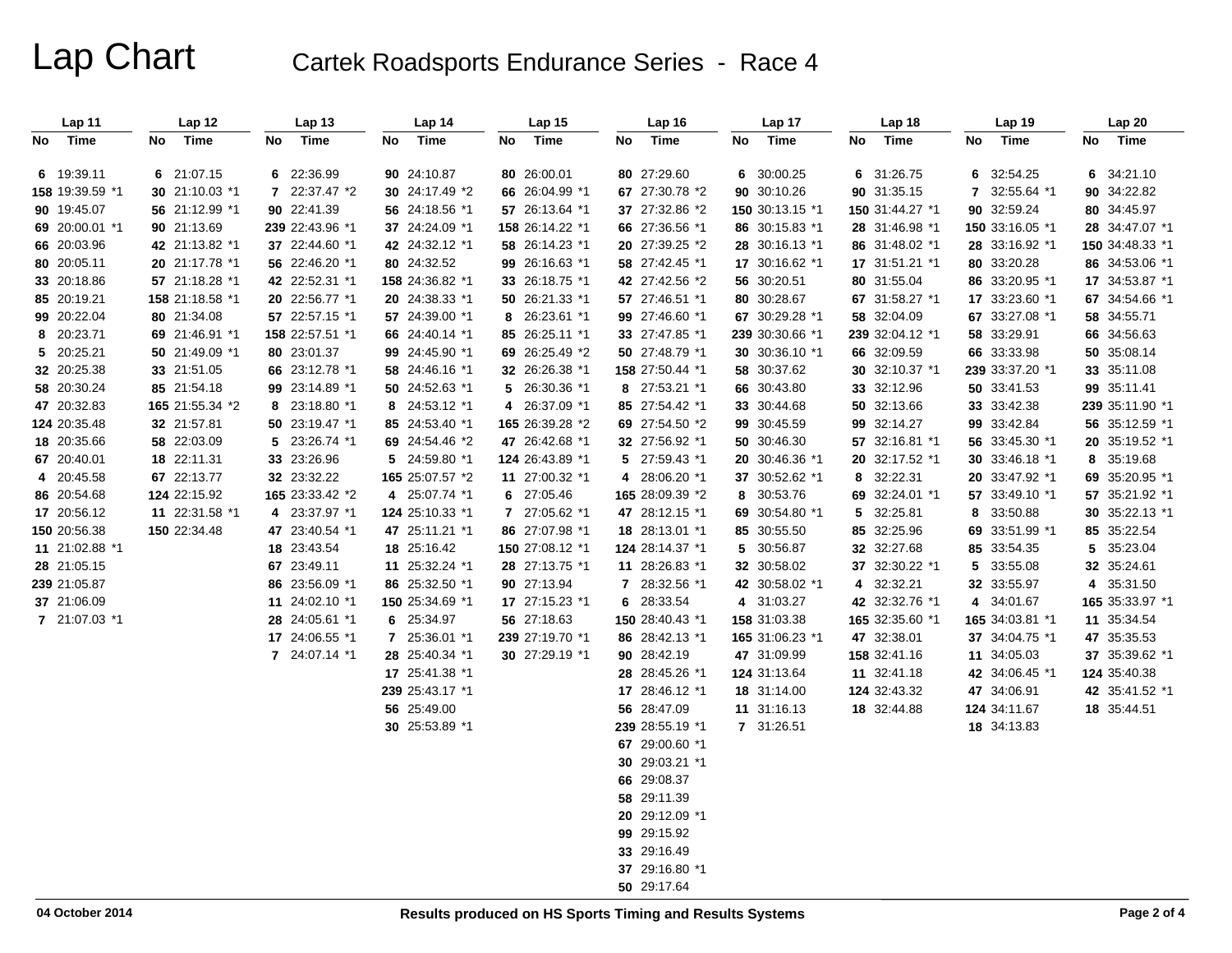29:20.52 \*1 **8** 29:23.91 29:24.73 29:25.97 \*1 29:26.01 29:27.23 29:27.79 **5** 29:28.27 **4** 29:34.86 29:37.92 \*1 29:41.34 29:43.92 29:44.14 29:51.85 **7** 29:59.73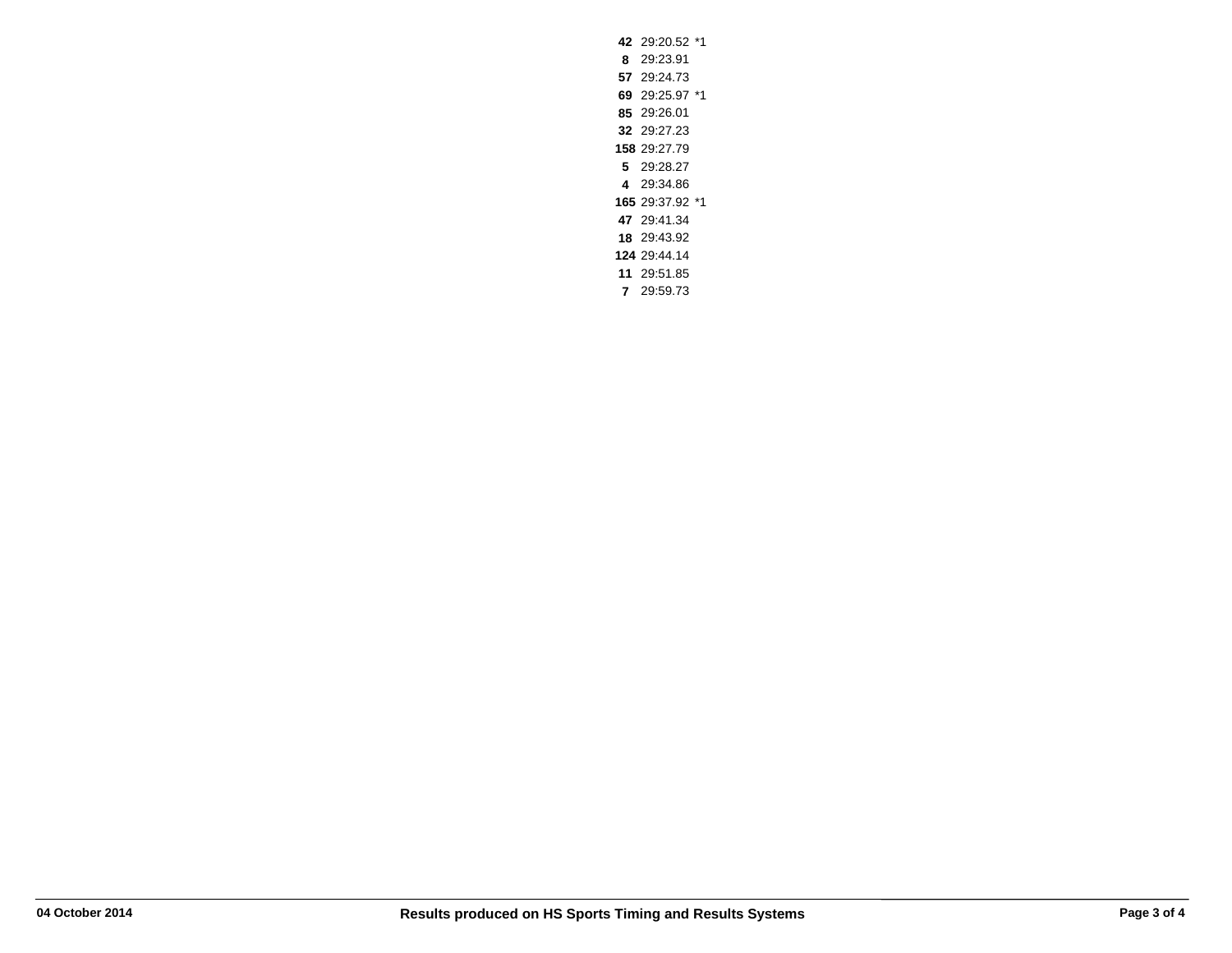## Lap Chart Cartek Roadsports Endurance Series - Race 4

|         | Lap21           |    | Lap22           |    | Lap23           |     | Lap 24          | Lap25           |    | Lap26           | Lap 27          |    | Lap28           |    | Lap29 | Lap30   |
|---------|-----------------|----|-----------------|----|-----------------|-----|-----------------|-----------------|----|-----------------|-----------------|----|-----------------|----|-------|---------|
| No Time |                 | No | Time            | No | Time            | No. | Time            | No Time         | No | Time            | No Time         | No | Time            | No | Time  | No Time |
|         | 90 35:47.05     |    | 90 37:13.18     |    | 90 38:37.63     |     | 90 40:02.57     | 90 41:27.30     |    | 90 42:51.82     | 90 44:16.48     |    | 90 45:41.02     |    |       |         |
|         | 6 35:48.24      |    | 37 37:13.46 *2  |    | 57 38:38.26 *2  |     | 30 40:02.80 *2  | 239 41:30.12 *2 |    | 47 42:54.67 *1  | 32 44:18.00 *1  |    | 5 45:44.24 *1   |    |       |         |
|         | 80 36:10.91     |    | 18 37:14.96 *1  |    | 124 38:39.41 *1 |     | 124 40:07.51 *1 | 30 41:33.93 *2  |    | 4 42:55.15 *1   | 47 44:22.40 *1  |    | 66 45:45.70     |    |       |         |
|         | 28 36:16.53 *1  |    | 42 37:15.77 *2  |    | 6 38:44.45      |     | 6 40:11.49      | 124 41:35.52 *1 |    | 165 42:55.74 *2 | 4 44:22.86 *1   |    | 32 45:45.74 *1  |    |       |         |
|         |                 |    | 6 37:15.77      |    |                 |     | 18 40:14.88 *1  |                 |    |                 | 165 44:23.52 *2 |    |                 |    |       |         |
|         | 150 36:18.38 *1 |    |                 |    | 18 38:46.08 *1  |     |                 | 6 41:38.12      |    | 239 43:03.11 *2 |                 |    | 165 45:52.56 *2 |    |       |         |
|         | 66 36:19.59     |    | 158 37:24.22 *3 |    | 37 38:47.45 *2  |     | 37 40:19.40 *2  | 18 41:43.78 *1  |    | 30 43:03.79 *2  | 66 44:24.37     |    | 4 45:53.59 *1   |    |       |         |
|         | 58 36:24.28     |    | 80 37:35.73     |    | 42 38:48.44 *2  |     | 42 40:21.01 *2  | 66 41:43.84     |    | 124 43:03.90 *1 | 124 44:32.38 *1 |    | 47 45:55.39 *1  |    |       |         |
|         | 67 36:24.71 *1  |    | 66 37:41.33     |    | 158 38:58.03 *3 |     | 66 40:23.00     | 80 41:48.88     |    | 66 43:04.14     | 6 44:34.07      |    | 80 46:00.86     |    |       |         |
|         | 86 36:26.68 *1  |    | 28 37:45.62 *1  |    | 80 38:59.65     |     | 80 40:23.69     | 37 41:52.99 *2  |    | 6 43:05.38      | 30 44:35.95 *2  |    | 6 46:01.48      |    |       |         |
|         | 17 36:29.58 *1  |    | 150 37:48.67 *1 |    | 66 39:02.05     |     | 158 40:31.66 *3 | 42 41:54.36 *2  |    | 80 43:12.30     | 80 44:36.48     |    | 124 46:02.33 *1 |    |       |         |
|         | 50 36:34.85     |    | 58 37:50.20     |    | 28 39:15.72 *1  |     | 58 40:44.15     | 158 42:03.32 *3 |    | 18 43:13.45 *1  | 239 44:36.58 *2 |    | 30 46:07.76 *2  |    |       |         |
|         | 33 36:39.02     |    | 67 37:52.69 *1  |    | 58 39:17.32     |     | 28 40:45.21 *1  | 58 42:09.64     |    | 37 43:25.07 *2  | 18 44:43.12 *1  |    | 239 46:08.55 *2 |    |       |         |
|         | 99 36:39.33     |    | 86 37:57.54 *1  |    | 150 39:19.86 *1 |     | 150 40:49.92 *1 | 28 42:13.93 *1  |    | 42 43:28.00 *2  | 37 44:57.19 *2  |    | 18 46:13.11 *1  |    |       |         |
|         | 56 36:39.55 *1  |    | 17 37:58.51 *1  |    | 67 39:24.34 *1  |     | 67 40:52.60 *1  | 150 42:19.99 *1 |    | 158 43:35.70 *3 | 58 45:01.10     |    | 56 46:20.43 *2  |    |       |         |
|         | 239 36:45.59 *1 |    | 50 38:01.31     |    | 50 39:28.65     |     | 50 40:54.27     | 50 42:20.25     |    | 58 43:35.80     | 42 45:01.11 *2  |    | 58 46:26.83     |    |       |         |
|         | 8 36:47.43      |    | 33 38:06.61     |    | 86 39:29.71 *1  |     | 86 41:00.00 *1  | 67 42:21.09 *1  |    | 28 43:42.40 *1  | 158 45:07.75 *3 |    | 37 46:31.75 *2  |    |       |         |
|         | 20 36:48.57 *1  |    | 99 38:06.77     |    | 17 39:30.74 *1  |     | 99 41:00.89     | 99 42:28.34     |    | 50 43:46.08     | 28 45:10.31 *1  |    | 42 46:33.98 *2  |    |       |         |
|         | 69 36:49.13 *1  |    | 56 38:11.13 *1  |    | 99 39:34.01     |     | 33 41:01.49     | 33 42:29.50     |    | 67 43:48.88 *1  | 50 45:12.06     |    | 50 46:38.83     |    |       |         |
|         | 85 36:51.15     |    | 8 38:16.13      |    | 33 39:34.65     |     | 17 41:01.89 *1  | 86 42:30.73 *1  |    | 150 43:53.33 *1 | 99 45:21.77     |    | 28 46:40.24 *1  |    |       |         |
|         | 5 36:51.68      |    | 69 38:16.93 *1  |    | 56 39:38.10 *1  |     | 56 41:04.67 *1  | 56 42:30.83 *1  |    | 99 43:55.06     | 11 45:21.98     |    | 158 46:40.48 *3 |    |       |         |
|         | 32 36:54.41     |    | 20 38:17.78 *1  |    | 8 39:44.57      |     | 57 41:08.72 *2  | 17 42:32.38 *1  |    | 33 43:55.89     | 33 45:23.39     |    | 11 46:45.24     |    |       |         |
|         | 30 36:54.83 *1  |    | 85 38:19.28     |    | 69 39:45.46 *1  |     | 8 41:12.40      | 11 42:36.72     |    | 11 43:59.49     | 150 45:24.26 *1 |    | 99 46:48.07     |    |       |         |
|         | 57 36:56.96 *1  |    | 5 38:19.96      |    | 20 39:45.87 *1  |     | 11 41:12.71     | 57 42:38.90 *2  |    | 56 44:00.36 *1  | 86 45:31.03 *1  |    | 33 46:50.89     |    |       |         |
|         | 11 36:59.63     |    | 239 38:21.31 *1 |    | 85 39:46.86     |     | 69 41:13.56 *1  | 8 42:40.37      |    | 86 44:00.48 *1  | 17 45:33.86 *1  |    | 150 46:53.74 *1 |    |       |         |
|         | 4 37:00.56      |    | 32 38:22.99     |    | 5 39:47.76      |     | 85 41:14.74     | 69 42:41.67 *1  |    | 17 44:02.49 *1  | 8 45:34.61      |    | 8 47:01.71      |    |       |         |
|         | 47 37:03.26     |    | 11 38:24.75     |    | 11 39:48.13     |     | 5 41:16.55      | 85 42:42.27     |    | 57 44:07.44 *2  | 69 45:35.71 *1  |    | 69 47:04.81 *1  |    |       |         |
|         | 165 37:03.91 *1 |    | 4 38:28.99      |    | 32 39:52.29     |     | 20 41:16.75 *1  | 20 42:45.62 *1  |    | 8 44:07.68      | 85 45:36.82     |    | 85 47:06.23     |    |       |         |
|         | 124 37:09.39    |    | 30 38:29.09 *1  |    | 239 39:55.65 *1 |     | 32 41:21.16     | 5 42:46.06      |    | 69 44:08.59 *1  | 57 45:37.24 *2  |    | 86 47:06.39 *1  |    |       |         |
|         |                 |    | 47 38:30.59     |    | 47 39:57.74     |     | 47 41:26.64     | 32 42:49.79     |    | 85 44:09.30     | 67 45:37.60 *1  |    | 57 47:07.95 *2  |    |       |         |
|         |                 |    | 165 38:30.98 *1 |    | 4 39:58.17      |     | 4 41:26.90      |                 |    | 20 44:13.39 *1  | 20 45:40.67 *1  |    | 20 47:09.83 *1  |    |       |         |
|         |                 |    |                 |    | 165 39:58.67 *1 |     | 165 41:27.06 *1 |                 |    | 5 44:15.29      |                 |    | 17 47:10.10 *1  |    |       |         |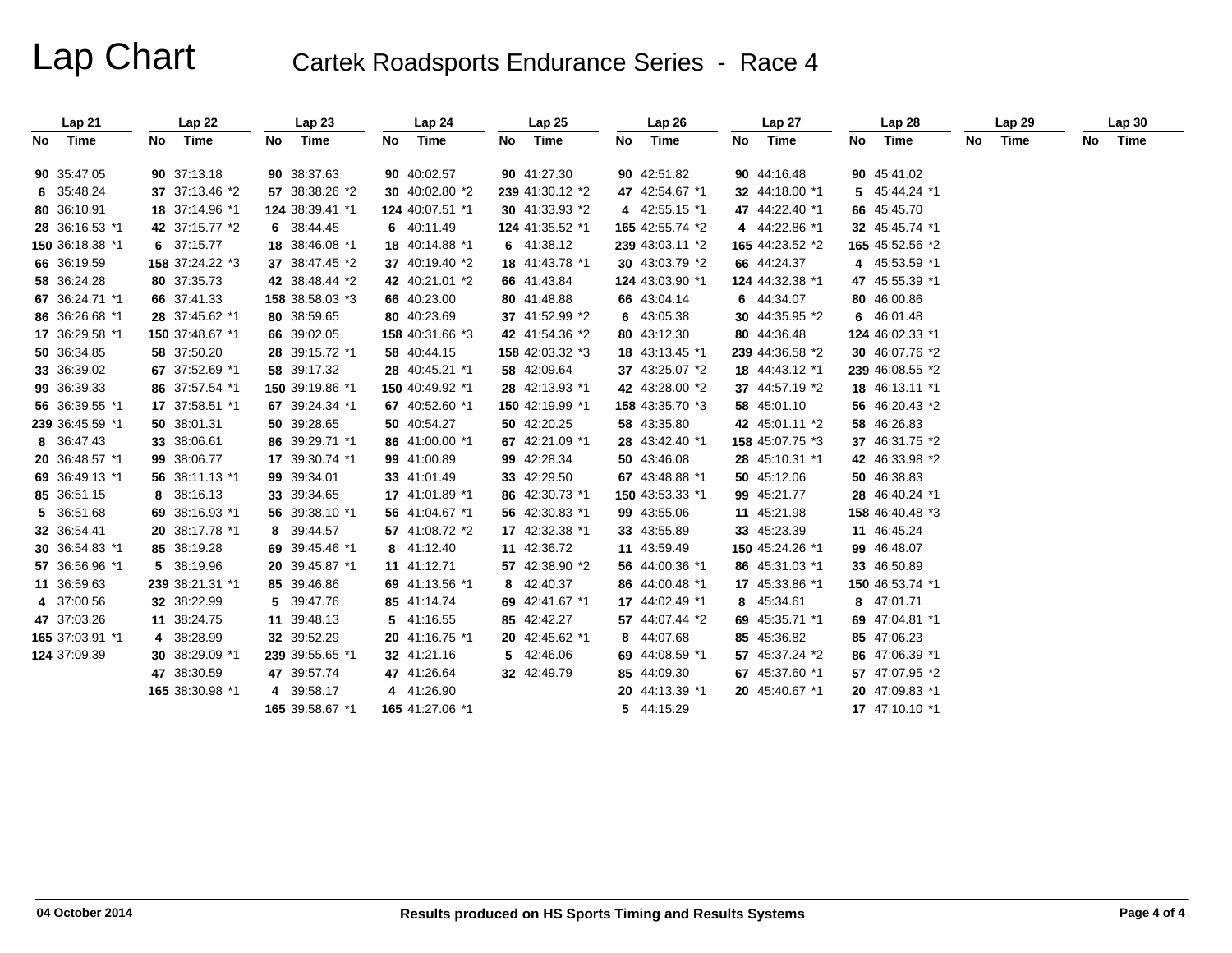## **Cartek Roadsports Endurance Series**

### **LAP TIMES - Race 4**

| 3              |                     | lan INGRAM                 |                         |                            |                          |                            |                            |                    |                            |                          |                             |
|----------------|---------------------|----------------------------|-------------------------|----------------------------|--------------------------|----------------------------|----------------------------|--------------------|----------------------------|--------------------------|-----------------------------|
|                | Lap<br>$\mathbf{1}$ | $\sim$ 1<br>2:05.02        | $2^{\circ}$<br>1:53.01  | 3 <sup>7</sup>             | $\overline{4}$           | 5 <sup>5</sup>             | $6^{\circ}$                | 7 <sup>7</sup>     | 8                          | 9                        | 10                          |
| 4              |                     | <b>Ben SHORT</b>           |                         |                            |                          |                            |                            |                    |                            |                          |                             |
|                | Lap                 | $\mathbf{1}$               | 2 <sup>1</sup>          | $\mathbf{3}$               | $\overline{\mathbf{4}}$  | $5\phantom{a}$             | 6                          | $\overline{7}$     | 8                          | $\overline{9}$           | 10                          |
|                | 1                   | 1:44.91                    | 1:42.07                 | 2:24.92                    | 2:38.24                  | 2:42.22                    | 1:39.31                    | 1:36.53            | 1:35.97                    | 1:34.85                  | 1:33.15                     |
|                | 11                  | 1:33.41                    | 2:52.39                 | 1:29.77                    | 1:29.35                  | 1:29.11                    | 1:28.66                    | 1:28.41            | 1:28.94                    | 1:29.46                  | 1:29.83                     |
|                | 21                  | 1:29.06                    | 1:28.43                 | 1:29.18                    | 1:28.73                  | 1:28.25                    | 1:27.71                    | 1:30.73            |                            |                          |                             |
| 5              |                     | <b>Timothy HERON</b>       |                         |                            |                          |                            |                            |                    |                            |                          |                             |
|                | Lap                 | $\blacksquare$             | $\overline{2}$          | $\overline{\mathbf{3}}$    | $\overline{4}$           | 5 <sub>5</sub>             | $\overline{\phantom{0}}$ 6 | $\overline{7}$     | $\bf{8}$                   | $\overline{\phantom{a}}$ | 10                          |
|                | $\mathbf{1}$        | 1:51.43                    | 1:47.05                 | 2:20.50                    | 2:33.36                  | 2:18.93                    | 1:39.68                    | 1:37.06            | 1:34.95                    | 1:33.50                  | 1:32.96                     |
|                | 11                  | 1:35.79                    | 3:01.53                 | 1:33.06                    | 1:30.56                  | 1:29.07                    | 1:28.84                    | 1:28.60            | 1:28.94                    | 1:29.27                  | 1:27.96                     |
|                | 21                  | 1:28.64                    | 1:28.28                 | 1:27.80                    | 1:28.79                  | 1:29.51                    | 1:29.23                    | 1:28.95            |                            |                          |                             |
| 6              | <b>Ed PEAD</b>      |                            |                         |                            |                          |                            |                            |                    |                            |                          |                             |
|                | Lap                 | $\sim$ 1                   | $\mathbf{2}$            | $\overline{\mathbf{3}}$    | $\overline{\phantom{a}}$ | 5 <sub>5</sub>             | $\overline{\phantom{0}}$ 6 | $\overline{7}$     | 8                          | 9                        | $\blacksquare$ 10           |
|                | $\mathbf{1}$        | 1:41.85                    | 1:37.57                 | 2:27.36                    | 2:32.22                  | 2:23.42                    | 1:31.84                    | 1:30.35            | 1:29.10                    | 1:29.14                  | 1:28.24                     |
|                | 11                  | 1:28.02                    | 1:28.04                 | 1:29.84                    | 2:57.98                  | 1:30.49                    | 1:28.08                    | 1:26.71            | 1:26.50                    | 1:27.50                  | 1:26.85                     |
|                | 21                  | 1:27.14                    | 1:27.53                 | 1:28.68                    | 1:27.04                  | 1:26.63                    | 1:27.26                    | 1:28.69            | 1:27.41                    |                          |                             |
| $\overline{7}$ |                     | <b>Benjamin CORBEY</b>     |                         |                            |                          |                            |                            |                    |                            |                          |                             |
|                | Lap                 | $\sim$ 1                   | 2 <sup>1</sup>          | $\overline{\mathbf{3}}$    | $\overline{\mathbf{4}}$  | 5 <sub>5</sub>             | $6\phantom{.}6$            | $\overline{7}$     | 8                          | 9                        | 10                          |
|                | $1 \quad$           | 2:03.61                    | 1:48.40                 | 2:17.43                    | 2:33.70                  | 2:17.67                    | 1:40.70                    | 1:39.22            | 2:02.95                    | 1:39.43                  | 3:03.92                     |
|                | 11                  | 1:30.44                    | 1:29.67                 | 1:28.87                    | 1:29.61                  | 1:26.94                    | 1:27.17                    | 1:26.78            | 1:29.13                    |                          |                             |
| 8              |                     | <b>Carl OWEN</b>           |                         |                            |                          |                            |                            |                    |                            |                          |                             |
|                | Lap                 | $\blacktriangleleft$       | $\overline{2}$          | $\overline{\phantom{a}}$ 3 | $\overline{\mathbf{4}}$  | 5 <sub>5</sub>             | $\overline{\phantom{0}}$ 6 | $\overline{7}$     | 8                          | 9                        | 10                          |
|                | 1                   | 1:51.93                    | 1:48.17                 | 2:20.12                    | 2:33.12                  | 2:18.77                    | 1:39.40                    | 1:35.52            | 1:34.87                    | 1:33.42                  | 1:32.65                     |
|                | 11                  | 1:35.74                    | 2:55.09                 | 1:34.32                    | 1:30.49                  | 1:29.60                    | 1:30.70                    | 1:29.85            | 1:28.55                    | 1:28.57                  | 1:28.80                     |
|                | 21                  | 1:27.75                    | 1:28.70                 | 1:28.44                    | 1:27.83                  | 1:27.97                    | 1:27.31                    | 1:26.93            | 1:27.10                    |                          |                             |
| 11             |                     | <b>Allan GIBSON</b>        |                         |                            |                          |                            |                            |                    |                            |                          |                             |
|                | Lap                 | $\sim$ 1                   | $\overline{2}$          | $\overline{\mathbf{3}}$    | $\overline{\mathbf{4}}$  | 5 <sub>5</sub>             | $6\phantom{1}$             | $\overline{7}$     | 8                          | $9^{\circ}$              | 10                          |
|                | 1                   | 1:41.36                    | 1:39.00                 | 2:27.94                    | 2:32.00                  | 2:23.43                    | 2:19.25                    | 1:36.37            | 1:36.16                    | 1:39.69                  | 3:07.68                     |
|                | 11<br>21            | 1:28.70<br>1:25.09         | 1:30.52<br>1:25.12      | 1:30.14<br>1:23.38         | 1:28.08<br>1:24.58       | 1:26.51<br>1:24.01         | 1:25.02<br>1:22.77         | 1:24.28<br>1:22.49 | 1:25.05<br>1:23.26         | 1:23.85                  | 1:29.51                     |
| 17             |                     | <b>James WINSTANLEY</b>    |                         |                            |                          |                            |                            |                    |                            |                          |                             |
|                | Lap                 | $\overline{\phantom{a}}$ 1 | $\overline{\mathbf{2}}$ | $\overline{\mathbf{3}}$    | $\overline{4}$           | $\overline{\phantom{1}}$ 5 |                            | $6 \overline{7}$   | $\overline{\mathbf{8}}$    | $\overline{\phantom{a}}$ | $\overline{\phantom{0}}$ 10 |
|                | $1 \quad$           | 2:01.88                    | 1:50.52                 | 2:18.16                    | 2:33.14                  | 2:17.60                    | 1:42.05                    | 1:40.50            | 1:39.60                    | 1:38.04                  | 1:36.90                     |
|                | 11                  | 1:37.73                    | 3:10.43                 | 1:34.83                    | 1:33.85                  | 1:30.89                    | 1:30.50                    | 1:34.59            | 1:32.39                    | 1:30.27                  | 1:35.71                     |
|                | 21                  | 1:28.93                    | 1:32.23                 | 1:31.15                    | 1:30.49                  | 1:30.11                    | 1:31.37                    | 1:36.24            |                            |                          |                             |
| 18             |                     | <b>Stratton MACKAY</b>     |                         |                            |                          |                            |                            |                    |                            |                          |                             |
|                | Lap                 | $\sim$ 1                   | $\overline{\mathbf{2}}$ | $\overline{\mathbf{3}}$    | $\overline{4}$           | $\overline{\phantom{0}}$ 5 | $\overline{\phantom{a}}$ 6 | $\overline{7}$     | $\overline{\phantom{a}}$ 8 | - 9                      | $\overline{10}$             |
|                | $1 \quad$           | 1:56.00                    | 1:51.68                 | 2:18.69                    | 2:33.41                  | 2:16.03                    | 1:40.49                    | 1:38.64            | 1:37.08                    | 1:34.99                  | 1:34.66                     |
|                | 11                  | 1:33.99                    | 1:35.65                 | 1:32.23                    | 1:32.88                  | 2:56.59                    | 1:30.91                    | 1:30.08            | 1:30.88                    | 1:28.95                  | 1:30.68                     |
|                | 21                  | 1:30.45                    | 1:31.12                 | 1:28.80                    | 1:28.90                  | 1:29.67                    | 1:29.67                    | 1:29.99            |                            |                          |                             |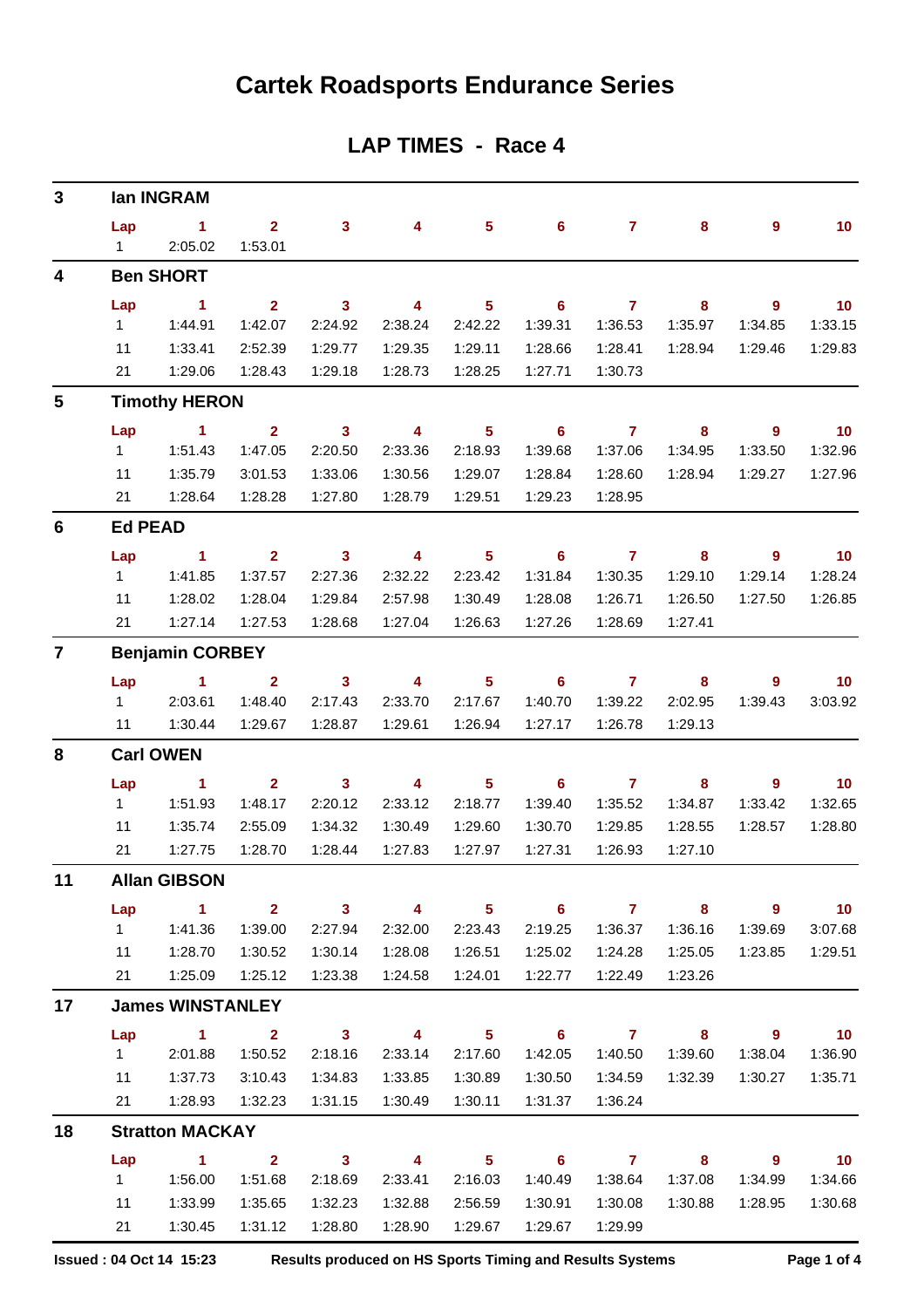| 20 | <b>David SHARP</b>    |              |                         |                            |                         |                            |                            |                |                            |                          |                             |
|----|-----------------------|--------------|-------------------------|----------------------------|-------------------------|----------------------------|----------------------------|----------------|----------------------------|--------------------------|-----------------------------|
|    | Lap                   | $\sim$ 1     | 2 <sup>1</sup>          | $\overline{\mathbf{3}}$    | $\overline{\mathbf{4}}$ | 5 <sub>1</sub>             | $\overline{\phantom{0}}$ 6 | $\overline{7}$ | 8                          | $\overline{\phantom{a}}$ | $\overline{10}$             |
|    | 1                     | 1:55.63      | 2:04.81                 | 2:17.30                    | 2:31.68                 | 2:17.18                    | 1:44.60                    | 1:42.39        | 1:42.06                    | 1:41.49                  | 1:40.16                     |
|    | 11                    | 1:40.48      | 1:38.99                 | 1:41.56                    | 3:00.92                 | 1:32.84                    | 1:34.27                    | 1:31.16        | 1:30.40                    | 1:31.60                  | 1:29.05                     |
|    | 21                    | 1:29.21      | 1:28.09                 | 1:30.88                    | 1:28.87                 | 1:27.77                    | 1:27.28                    | 1:29.16        |                            |                          |                             |
| 28 | <b>Sean HURLEY</b>    |              |                         |                            |                         |                            |                            |                |                            |                          |                             |
|    | Lap                   | $\sim$ 1     | $\overline{\mathbf{2}}$ | $\sim$ 3                   | $\overline{4}$          | 5 <sup>5</sup>             | $\overline{\phantom{0}}$ 6 | $\overline{7}$ | $\overline{\phantom{a}}$ 8 | $\overline{\phantom{a}}$ | $\overline{10}$             |
|    | 1                     | 2:00.88      | 1:50.66                 | 2:17.38                    | 2:33.75                 | 2:17.31                    | 1:40.91                    | 1:40.72        | 1:39.37                    | 1:37.83                  | 1:47.75                     |
|    | 11                    | 1:38.59      | 3:00.46                 | 1:34.73                    | 1:33.41                 | 1:31.51                    | 1:30.87                    | 1:30.85        | 1:29.94                    | 1:30.15                  | 1:29.46                     |
|    | 21                    | 1:29.09      | 1:30.10                 | 1:29.49                    | 1:28.72                 | 1:28.47                    | 1:27.91                    | 1:29.93        |                            |                          |                             |
| 30 | <b>George HOUGHAM</b> |              |                         |                            |                         |                            |                            |                |                            |                          |                             |
|    | Lap                   | $\sim$ 1     | $\overline{2}$          | $\overline{\mathbf{3}}$    | $\overline{4}$          | 5 <sup>5</sup>             | $\overline{\phantom{0}}$ 6 | $\overline{7}$ | 8                          | $9^{\circ}$              | $\overline{\mathbf{10}}$    |
|    | $1 \quad$             | 2:00.30      | 1:54.83                 | 2:18.38                    | 2:32.64                 | 2:17.42                    | 1:43.57                    | 1:42.80        | 1:40.37                    | 1:40.11                  | 1:38.85                     |
|    | 11                    | 1:40.76      | 3:07.46                 | 1:36.40                    | 1:35.30                 | 1:34.02                    | 1:32.89                    | 1:34.27        | 1:35.81                    | 1:35.95                  | 1:32.70                     |
|    | 21                    | 1:34.26      | 1:33.71                 | 1:31.13                    | 1:29.86                 | 1:32.16                    | 1:31.81                    |                |                            |                          |                             |
| 32 | <b>Will POWELL</b>    |              |                         |                            |                         |                            |                            |                |                            |                          |                             |
|    | Lap                   | $\sim$ 1     | $\overline{\mathbf{2}}$ | $\overline{\mathbf{3}}$    | $\overline{4}$          | $\overline{\phantom{0}}$ 5 | $\overline{\phantom{0}}$ 6 | $\overline{7}$ | $\overline{\mathbf{8}}$    | $\overline{\phantom{a}}$ | $\overline{\mathbf{10}}$    |
|    | 1                     | 1:50.78      | 1:46.76                 | 2:20.32                    | 2:32.97                 | 2:19.84                    | 1:40.33                    | 1:38.42        | 1:35.65                    | 1:34.47                  | 1:32.98                     |
|    | 11                    | 1:32.86      | 1:32.43                 | 1:34.41                    | 2:54.16                 | 1:30.54                    | 1:30.31                    | 1:30.79        | 1:29.66                    | 1:28.29                  | 1:28.64                     |
|    | 21                    | 1:29.80      | 1:28.58                 | 1:29.30                    | 1:28.87                 | 1:28.63                    | 1:28.21                    | 1:27.74        |                            |                          |                             |
| 33 | <b>Alex KNIGHT</b>    |              |                         |                            |                         |                            |                            |                |                            |                          |                             |
|    | Lap                   | $\sim$ 1     | 2 <sup>2</sup>          | $\sim$ 3                   | $\overline{4}$          | $\overline{\phantom{0}}$ 5 | $\overline{\phantom{0}}$ 6 | $\overline{7}$ | 8                          | - 9                      | $\overline{\mathbf{10}}$    |
|    | $1 \quad$             | 1:48.07      | 1:42.36                 | 2:23.55                    | 2:32.34                 | 2:20.65                    | 1:38.27                    | 1:36.68        | 1:36.57                    | 1:33.36                  | 1:33.54                     |
|    | 11                    | 1:33.47      | 1:32.19                 | 1:35.91                    | 2:51.79                 | 1:29.10                    | 1:28.64                    | 1:28.19        | 1:28.28                    | 1:29.42                  | 1:28.70                     |
|    | 21                    | 1:27.94      | 1:27.59                 | 1:28.04                    | 1:26.84                 | 1:28.01                    | 1:26.39                    | 1:27.50        | 1:27.50                    |                          |                             |
| 37 | <b>Mark LAWTON</b>    |              |                         |                            |                         |                            |                            |                |                            |                          |                             |
|    |                       | Lap 1 2 3 4  |                         |                            |                         |                            | $5 \t\t 6 \t\t 7$          |                | $8 -$                      | $9^{\circ}$              | $\overline{\phantom{0}}$ 10 |
|    |                       | 1 2:03.16    | 1:51.32                 | 2:18.09                    | 2:32.55                 | 2:17.34                    | 1:43.51                    | 1:40.92        | 1:39.78                    | 1:38.38                  | 1:39.45                     |
|    | 11                    | 1:41.59      | 1:38.51                 | 1:39.49                    | 3:08.77                 | 1:43.94                    | 1:35.82                    | 1:37.60        | 1:34.53                    | 1:34.87                  | 1:33.84                     |
|    | 21                    | 1:33.99      | 1:31.95                 | 1:33.59                    | 1:32.08                 | 1:32.12                    | 1:34.56                    |                |                            |                          |                             |
| 42 | <b>Martin FAHY</b>    |              |                         |                            |                         |                            |                            |                |                            |                          |                             |
|    | Lap                   | $\sim$ 1     | $2^{\circ}$             | $\overline{\mathbf{3}}$    | $\overline{4}$          | 5 <sub>1</sub>             | $\overline{\phantom{0}}$ 6 | $\overline{7}$ | 8                          | $\overline{\phantom{a}}$ | $\overline{10}$             |
|    | $1 \quad$             | 2:03.17      | 1:52.83                 | 2:19.31                    | 2:31.91                 | 2:16.66                    | 1:44.47                    | 1:42.80        | 1:41.93                    | 1:41.24                  | 1:39.82                     |
|    | 11                    | 1:39.68      | 1:38.49                 | 1:39.81                    | 3:10.44                 | 1:37.96                    | 1:37.50                    | 1:34.74        | 1:33.69                    | 1:35.07                  | 1:34.25                     |
|    | 21                    | 1:32.67      | 1:32.57                 | 1:33.35                    | 1:33.64                 | 1:33.11                    | 1:32.87                    |                |                            |                          |                             |
| 47 | <b>Nick FOSTER</b>    |              |                         |                            |                         |                            |                            |                |                            |                          |                             |
|    | Lap                   | $\sim$ 1     | $2^{\circ}$             | $\overline{\mathbf{3}}$    | $\overline{4}$          | 5 <sub>5</sub>             | $\overline{\phantom{0}}$ 6 | $\overline{7}$ | $\bf{8}$                   | 9                        | $\overline{10}$             |
|    | $1 \quad$             | 1:53.49      | 1:47.33                 | 2:20.24                    | 2:33.17                 | 2:18.95                    | 1:40.03                    | 1:37.93        | 1:35.34                    | 1:35.27                  | 1:34.59                     |
|    | 11                    | 1:36.49      | 3:07.71                 | 1:30.67                    | 1:31.47                 | 1:29.47                    | 1:29.19                    | 1:28.65        | 1:28.02                    | 1:28.90                  | 1:28.62                     |
|    | 21                    | 1:27.73      | 1:27.33                 | 1:27.15                    | 1:28.90                 | 1:28.03                    | 1:27.73                    | 1:32.99        |                            |                          |                             |
| 50 | <b>Steve HEWSON</b>   |              |                         |                            |                         |                            |                            |                |                            |                          |                             |
|    | Lap                   | $\mathbf{1}$ | $\mathbf{2}$            | $\overline{\phantom{a}}$ 3 | $\overline{\mathbf{4}}$ | 5 <sub>5</sub>             | $6\phantom{1}6$            | $\overline{7}$ | 8                          | 9                        | 10                          |
|    | 1                     | 1:45.57      | 1:35.75                 | 2:28.46                    | 2:31.91                 | 2:22.20                    | 1:31.79                    | 1:30.49        | 1:29.76                    | 1:30.39                  | 1:32.68                     |
|    | 11                    | 3:30.09      | 1:30.38                 | 1:33.16                    | 1:28.70                 | 1:27.46                    | 1:28.85                    | 1:28.66        | 1:27.36                    | 1:27.87                  | 1:26.61                     |
|    | 21                    | 1:26.71      | 1:26.46                 | 1:27.34                    | 1:25.62                 | 1:25.98                    | 1:25.83                    | 1:25.98        | 1:26.77                    |                          |                             |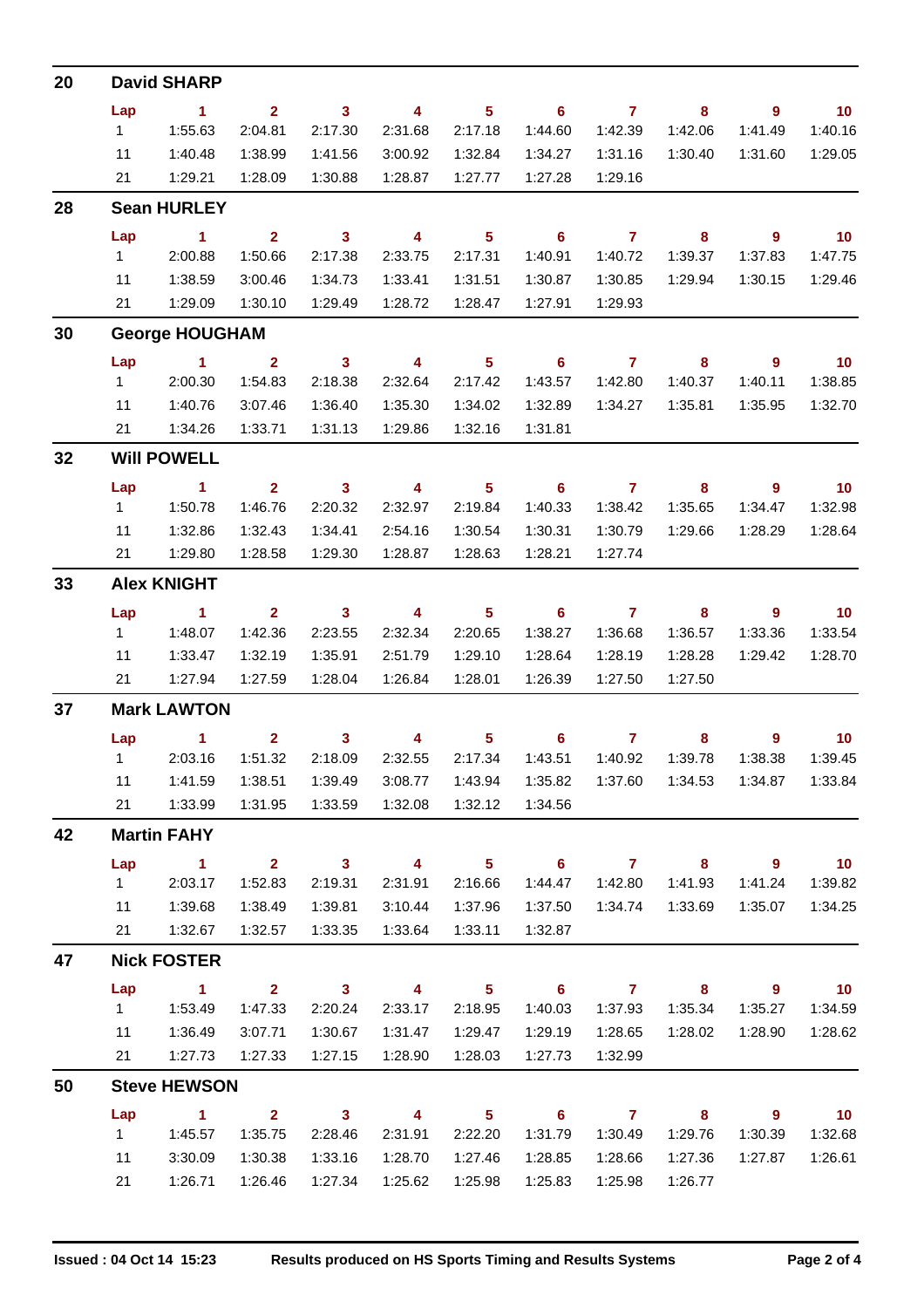| 56 | <b>Stephen ROBERTS</b> |                               |                         |                            |                         |                            |                            |                     |                         |                            |                             |  |  |
|----|------------------------|-------------------------------|-------------------------|----------------------------|-------------------------|----------------------------|----------------------------|---------------------|-------------------------|----------------------------|-----------------------------|--|--|
|    | Lap                    | $\overline{1}$ $\overline{2}$ |                         | $\overline{\mathbf{3}}$    | $\overline{\mathbf{4}}$ | $\overline{\phantom{0}}$ 5 |                            | $6 \qquad \qquad 7$ | $\overline{\mathbf{8}}$ | $\overline{\phantom{a}}$   | $\overline{10}$             |  |  |
|    | $1 \quad$              | 2:12.08                       | 1:58.41                 | 2:09.68                    | 2:32.68                 | 2:17.04                    | 1:58.53                    | 1:39.85             | 1:36.40                 | 1:34.98                    | 1:37.90                     |  |  |
|    | 11                     | 1:35.44                       | 1:33.21                 | 1:32.36                    | 1:30.44                 | 1:29.63                    | 1:28.46                    | 1:33.42             | 3:24.79                 | 1:27.29                    | 1:26.96                     |  |  |
|    |                        | 21   1:31.58                  | 1:26.97                 | 1:26.57                    | 1:26.16                 | 1:29.53                    | 2:20.07                    |                     |                         |                            |                             |  |  |
| 57 | <b>Mark SKEATS</b>     |                               |                         |                            |                         |                            |                            |                     |                         |                            |                             |  |  |
|    | Lap                    | $\sim$ $\sim$ 1               | $\overline{\mathbf{2}}$ | $\overline{\mathbf{3}}$    | $\overline{\mathbf{4}}$ | $\overline{\phantom{0}}$ 5 |                            | $6$ $7$ $8$         |                         | $\overline{\phantom{a}}$ 9 | $\overline{10}$             |  |  |
|    | $1 \quad \Box$         | 2:14.33                       | 1:58.31                 | 2:08.99                    | 2:32.67                 | 2:16.19                    | 1:45.15                    | 1:42.82             | 1:41.20                 | 1:38.78                    | 1:40.49                     |  |  |
|    | 11                     | 1:39.35                       | 1:38.87                 | 1:41.85                    | 1:34.64                 | 1:32.87                    | 1:38.22                    | 2:52.08             | 1:32.29                 | 1:32.82                    | 1:35.04                     |  |  |
|    | 21                     | 1:41.30                       | 2:30.46                 | 1:30.18                    | 1:28.54                 | 1:29.80                    | 1:30.71                    |                     |                         |                            |                             |  |  |
| 58 |                        | <b>Michael COMBER</b>         |                         |                            |                         |                            |                            |                     |                         |                            |                             |  |  |
|    | Lap                    | $\sim$ 1                      | $\overline{\mathbf{2}}$ | $\overline{\mathbf{3}}$    | $\overline{4}$          | 5 <sub>1</sub>             | $\overline{\phantom{0}}$ 6 | $\overline{7}$      | 8                       | $\overline{\phantom{a}}$   | $\overline{\mathbf{10}}$    |  |  |
|    |                        | 1.57.72                       | 1:44.61                 | 2:19.71                    | 2:33.20                 | 2:18.17                    | 1:40.67                    | 1:39.37             | 1:36.18                 | 1:35.85                    | 1:32.48                     |  |  |
|    | 11                     | 1:32.28                       | 1:32.85                 | 2:43.07                    | 1:28.07                 | 1:28.22                    | 1:28.94                    | 1:26.23             | 1:26.47                 | 1:25.82                    | 1:25.80                     |  |  |
|    | 21                     | 1:28.57                       | 1:25.92                 | 1:27.12                    | 1:26.83                 | 1:25.49                    | 1:26.16                    | 1:25.30             | 1:25.73                 |                            |                             |  |  |
| 66 | <b>Alec LIVESLEY</b>   |                               |                         |                            |                         |                            |                            |                     |                         |                            |                             |  |  |
|    | Lap                    | $\overline{1}$ $\overline{2}$ |                         | $\overline{\mathbf{3}}$    | $\overline{\mathbf{4}}$ | $\overline{\phantom{0}}$ 5 |                            | $6 \qquad \qquad 7$ | $\overline{\mathbf{8}}$ | $\overline{\phantom{a}}$ 9 | $\overline{\mathbf{10}}$    |  |  |
|    | $1 \quad$              | 2:00.88                       | 1:41.81                 | 2:20.30                    | 2:33.34                 | 2:17.66                    | 1:35.94                    | 1:33.00             | 1:31.71                 | 1:28.96                    | 1:28.62                     |  |  |
|    | 11                     | 1:31.74                       | 3:08.82                 | 1:27.36                    | 1:24.85                 | 1:31.57                    | 1:31.81                    | 1:35.43             | 1:25.79                 | 1:24.39                    | 1:22.65                     |  |  |
|    |                        | 21 1:22.96                    | 1:21.74                 | 1:20.72                    | 1:20.95                 | 1:20.84                    | 1:20.30                    | 1:20.23             | 1:21.33                 |                            |                             |  |  |
| 67 | <b>James ROGERS</b>    |                               |                         |                            |                         |                            |                            |                     |                         |                            |                             |  |  |
|    | Lap                    | $\sim$ 1                      | $\overline{\mathbf{2}}$ | $3 \t 4$                   |                         | $\overline{\phantom{0}}$ 5 |                            | $6$ $7$ $8$         |                         | - 9                        | $\overline{\phantom{0}}$ 10 |  |  |
|    | $1 \quad$              | 1:48.74                       | 1:47.64                 | 2:20.41                    | 2:32.59                 | 2:20.97                    | 1:43.11                    | 1:41.19             | 1:38.85                 | 1:36.18                    | 1:35.44                     |  |  |
|    | 11                     | 1:34.89                       | 1:33.76                 | 1:35.34                    | 3:41.67                 | 1:29.82                    | 1:28.68                    | 1:28.99             | 1:28.81                 | 1:27.58                    | 1:30.05                     |  |  |
|    |                        | 21 1:27.98                    | 1:31.65                 | 1:28.26                    | 1:28.49                 | 1:27.79                    | 1:48.72                    |                     |                         |                            |                             |  |  |
| 69 | <b>Neil ROCHE</b>      |                               |                         |                            |                         |                            |                            |                     |                         |                            |                             |  |  |
|    |                        | Lap 1                         |                         |                            |                         |                            | 2 3 4 5 6 7 8 9 10         |                     |                         |                            |                             |  |  |
|    |                        | 1 2:07.79                     | 2:05.64                 | 2:09.37                    |                         | 2:32.65 2:16.72            | 1:50.28                    | 1:47.30             | 1:44.48                 | 1:43.39                    | 1:42.39                     |  |  |
|    | 11                     | 1:46.90                       | 3:07.55                 | 1:31.03                    | 1:29.01                 | 1:31.47                    | 1:28.83                    | 1:29.21             | 1:27.98                 | 1:28.96                    | 1:28.18                     |  |  |
|    | 21                     | 1:27.80                       | 1:28.53                 | 1:28.10                    | 1:28.11                 | 1:26.92                    | 1:27.12                    | 1:29.10             |                         |                            |                             |  |  |
| 80 | <b>Steve BROWN</b>     |                               |                         |                            |                         |                            |                            |                     |                         |                            |                             |  |  |
|    | Lap                    | $\blacktriangleleft$          | $2^{\circ}$             | $\overline{\mathbf{3}}$    | $\overline{4}$          | 5 <sub>5</sub>             | $\overline{\phantom{0}}$ 6 | $\overline{7}$      | 8                       | $9^{\circ}$                | 10                          |  |  |
|    | 1                      | 1:48.83                       | 1:42.06                 | 2:23.88                    | 2:32.35                 | 2:20.31                    | 1:35.52                    | 1:34.53             | 1:33.42                 | 1:32.49                    | 1:30.75                     |  |  |
|    | 11                     | 1:30.97                       | 1:28.97                 | 1:27.29                    | 1:31.15                 | 1:27.49                    | 1:29.59                    | 2:59.07             | 1:26.37                 | 1:25.24                    | 1:25.69                     |  |  |
|    | 21                     | 1:24.94                       | 1:24.82                 | 1:23.92                    | 1:24.04                 | 1:25.19                    | 1:23.42                    | 1:24.18             | 1:24.38                 |                            |                             |  |  |
| 85 | <b>Nigel RALPHSON</b>  |                               |                         |                            |                         |                            |                            |                     |                         |                            |                             |  |  |
|    | Lap                    | $\sim$ 1                      | 2 <sup>1</sup>          | $\overline{\phantom{a}}$ 3 | $\overline{\mathbf{4}}$ | 5 <sub>5</sub>             | 6 <sup>1</sup>             | $\overline{7}$      | 8                       | $9^{\circ}$                | 10                          |  |  |
|    | 1                      | 1:45.56                       | 1:39.34                 | 2:25.95                    | 2:32.32                 | 2:22.30                    | 1:37.85                    | 1:37.90             | 1:35.93                 | 1:34.36                    | 1:33.65                     |  |  |
|    | 11                     | 1:34.05                       | 1:34.97                 | 2:59.22                    | 1:31.71                 | 1:29.31                    | 1:31.59                    | 1:29.49             | 1:30.46                 | 1:28.39                    | 1:28.19                     |  |  |
|    | 21                     | 1:28.61                       | 1:28.13                 | 1:27.58                    | 1:27.88                 | 1:27.53                    | 1:27.03                    | 1:27.52             | 1:29.41                 |                            |                             |  |  |
| 86 | <b>Thomas PUGHE</b>    |                               |                         |                            |                         |                            |                            |                     |                         |                            |                             |  |  |
|    | Lap                    | $\blacktriangleleft$          | $\overline{2}$          | $\mathbf{3}$               | $\overline{\mathbf{4}}$ | 5 <sup>5</sup>             | $6\phantom{1}$             | $\mathbf{7}$        | 8                       | 9                          | 10                          |  |  |
|    | 1                      | 1:58.61                       | 1:46.65                 | 2:19.80                    | 2:33.57                 | 2:16.46                    | 1:40.40                    | 1:40.82             | 1:38.71                 | 1:38.73                    | 1:39.22                     |  |  |
|    | 11                     | 1:41.71                       | 3:01.41                 | 1:36.41                    | 1:35.48                 | 1:34.15                    | 1:33.70                    | 1:32.19             | 1:32.93                 | 1:32.11                    | 1:33.62                     |  |  |
|    | 21                     | 1:30.86                       | 1:32.17                 | 1:30.29                    | 1:30.73                 | 1:29.75                    | 1:30.55                    | 1:35.36             |                         |                            |                             |  |  |